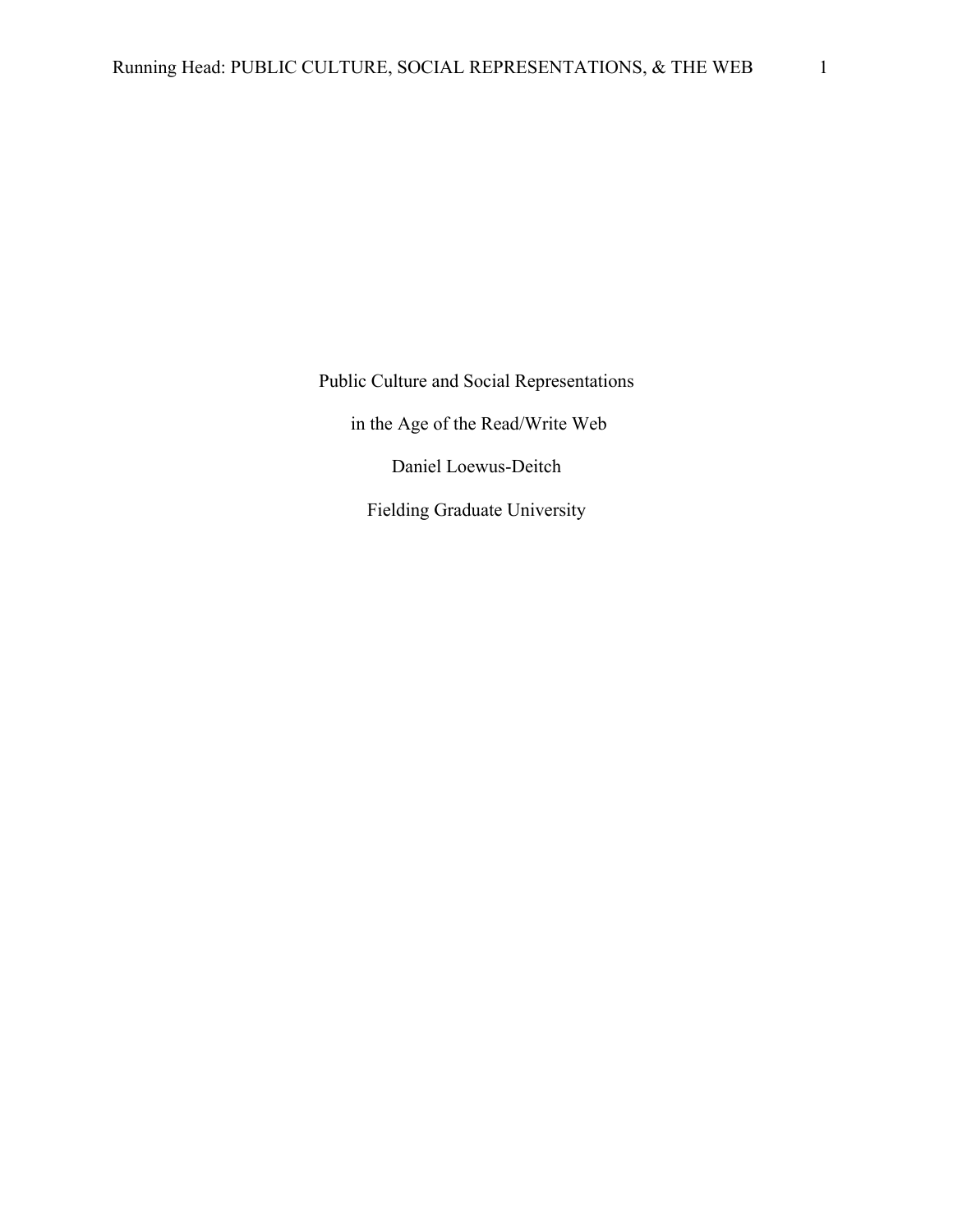## Abstract

A consolidated, propagandized mainstream media, coupled with declining involvement in local community and civic life has lead many to become concerned about America's democratic foundation. The read/write web revolution has encouraged some visionaries who see it as a catalyst to transform the public sphere and reconfigure the power balance between elites and average citizens. This paper attempts to define public culture in the context of deliberative democracy, political conversation, and American mainstream media, as it examines how social individuals collectively construct their reality. It then looks at the impact of the Internet on this social ecosystem, exploring how such technology might be used to restore a public culture steeped in rich dialogue and effective, participatory deliberation.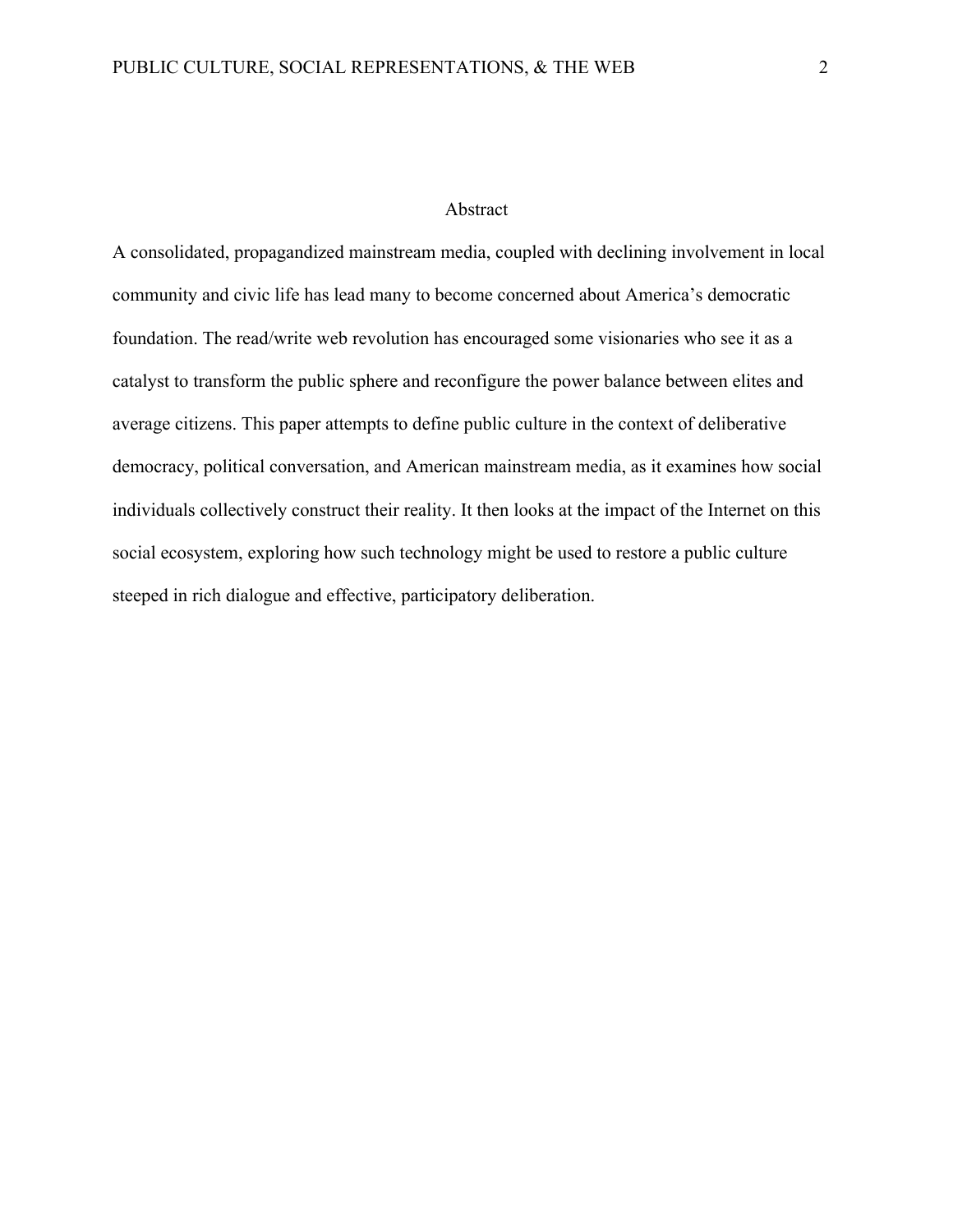Don't fret precious I'm here,

Step away from the window

And go back to sleep

Lay your head down child

I won't let the boogeyman come

Countin' bodies like sheep

To the rhythm of the war drums

Pay no mind to the rabble

Pay no mind to the rabble

Head down, go to sleep

To the rhythm of the war drums

Pay no mind what other voices say They don't care about you, like I do, like I do Safe from pain and truth and choice and other poison devils, Just stay with me, safe and ignorant, Go back to sleep Go back to sleep

I'll be the one to protect you from Your enemies and all your demons I'll be the one to protect you from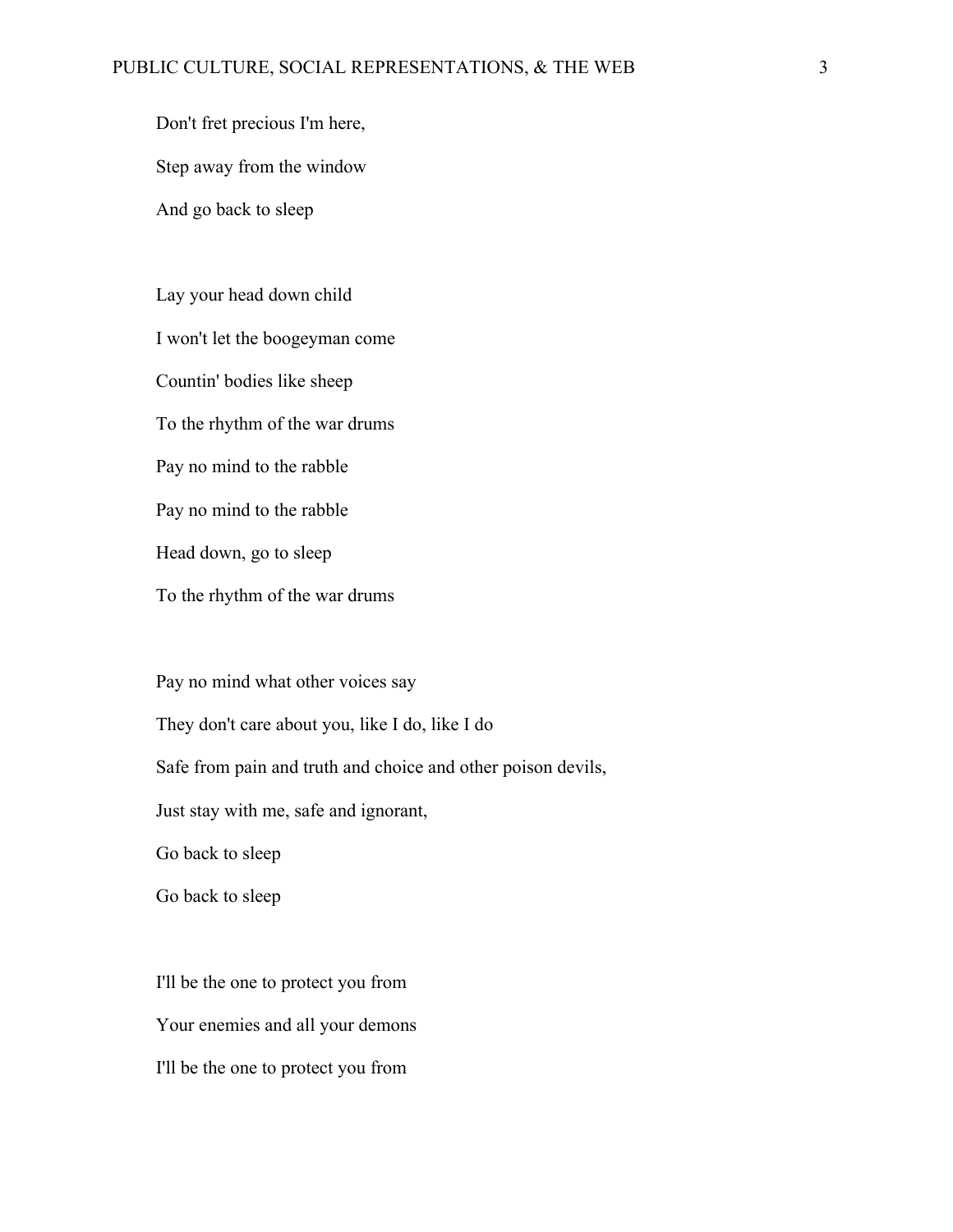### PUBLIC CULTURE, SOCIAL REPRESENTATIONS, & THE WEB 4

A will to survive and a voice of reason I'll be the one to protect you from Your enemies and your choices son They're one and the same I must isolate you Isolate and save you from yourself

Swayin' to the rhythm of the new world order and

Counting bodies like sheep to the rhythm of the war drums

The boogeymen are coming

The boogeymen are coming

Keep your head down, go to sleep

To the rhythm of the war drums

Stay with me Safe and ignorant

Just stay with me

I'll hold you and protect you from the other ones,

The evil ones, they don't love you son,

Go back to sleep (Keenan, 2003).

Public Culture and Social Representations in the Age of the Read/Write Web

# **Introduction**

Many journalists and social science scholars are deeply concerned with the current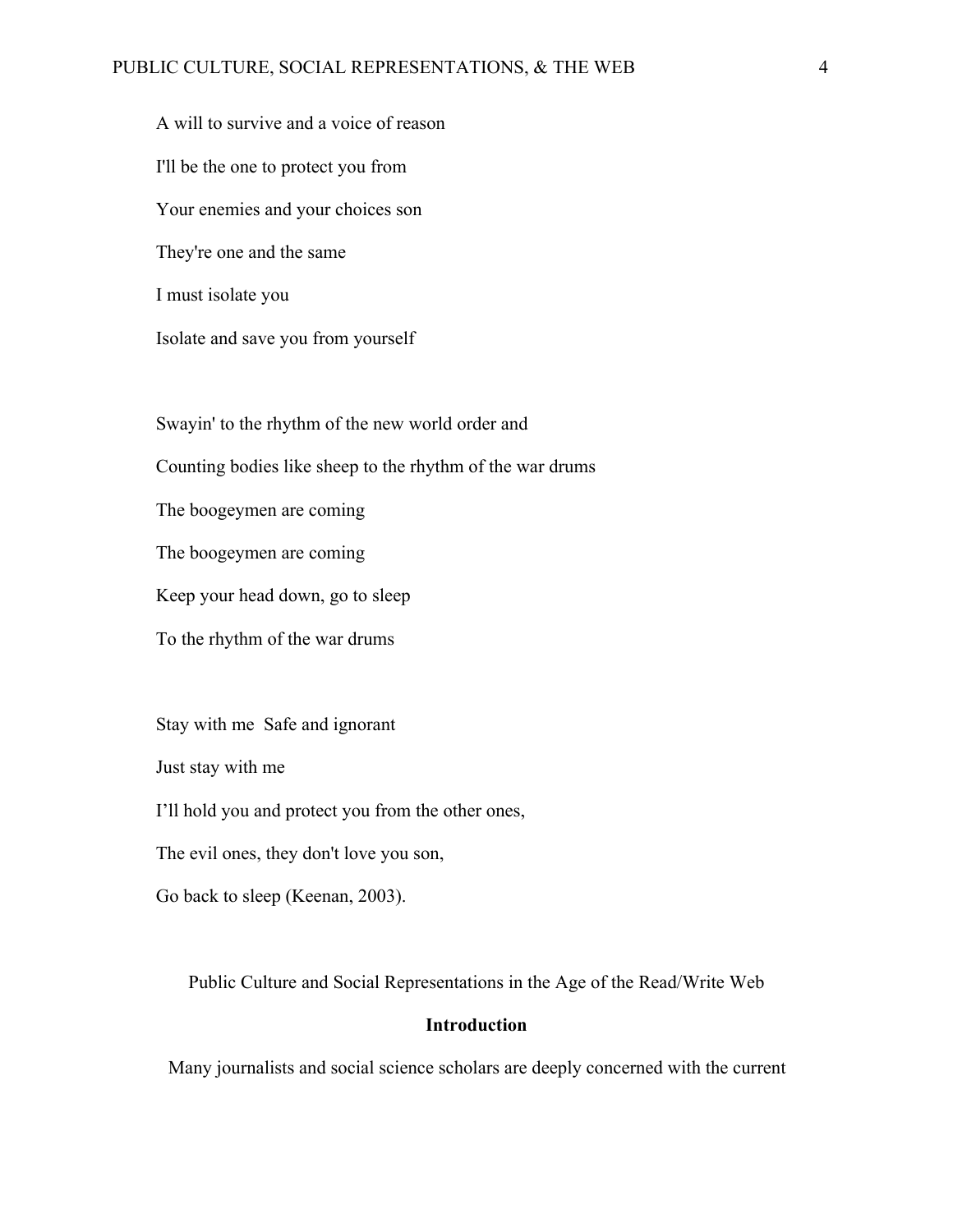relationship between politics, mainstream media, and public culture in the United States. As Americans have become progressively more isolated through decreased local community involvement and more frequent television consumption, they have also become more simplistically polarized in their beliefs, values, and perspectives (Manjoo, 2008). At the same time, corporate consolidation of media and government control of information has become increasingly prevalent, leading to great concern about the impact of propaganda on political freedom, democratic deliberation, and our overall wellbeing as a society.

On the other hand, the rise of the internet and "read/write web" technologies have caused some free media advocates to stand up and cheer, They optimistically believe that these technologies can catalyze the re-democratization of media by enabling average citizens to interactively participate in their media experience as well as easily publish their own opinions and unique perspectives to an indefinitely large audience.

In this paper, I will attempt to define public culture in the context of deliberative democracy, political debate, and the American mainstream media. I will also look at the role that Moscovici's Social Representation theory plays in this public sphere as individuals interact and mutually construct the social reality, or realities, that each of us experience every day. I will then discuss the emergence of the read/write web and how it interacts with mass media, as well as explore its positive and negative impacts on public culture in terms of trust, communication, perceptions of truth, social engagement, and civic participation. I will conclude by looking at how Americans can challenge the hegemony of propagandized media by becoming more informed, involved, and connected, both socially and politically.

## **Propaganda Built into the American Media Infrastructure**

One of the biggest critics of America's media institution is Noam Chomsky. He and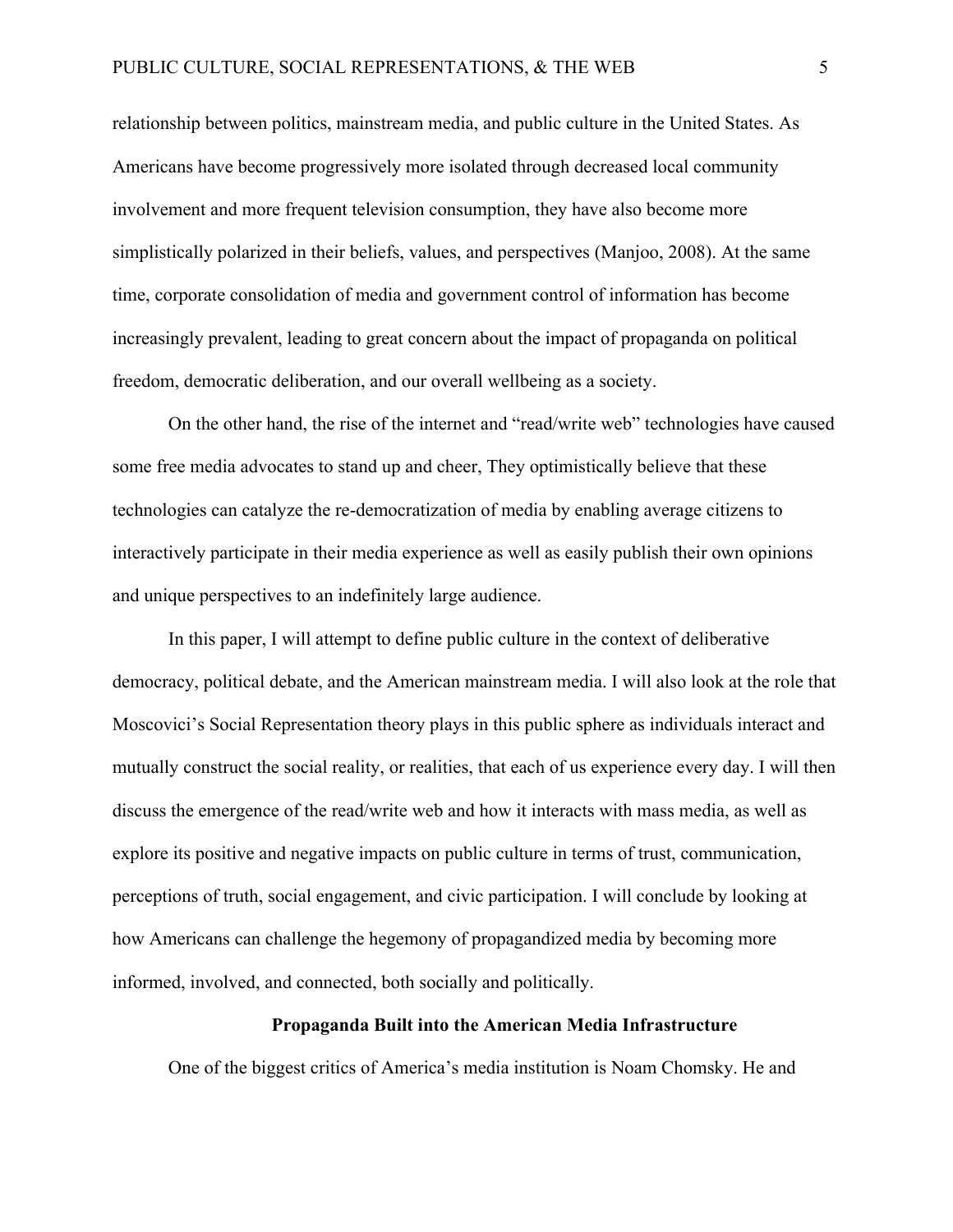Edward Herman constructed a "propaganda model" to describe its current state. This model amounts to a strong indictment of our journalistic system's structure, as it demonstrates why mainstream media can no longer be trusted by citizens to support democracy and factual truth, or adequately communicate policies that are in the best interest of the majority of its viewers, readers, and listeners. Herman & Chomsky (1988) present what they see as "filters" or major flaws in the present structure of the mass media. These include increasingly concentrated ownership by mega-conglomerates, advertising as the major funding and profit source, and the over-dependence of media outlets on "official information" that comes directly from PR representatives for government and business or delegated "experts" that are intimately managed by them.

### **Putting the Hype of the Read/Write Web into Perspective**

Clay Shirky is one of the leading voices and evangelists of the read/write web. In his book, *Here Comes Everybody* (2008)*,* he presents many exciting examples to vividly illustrate the power and potential of this new technology. Shirky's focus is mainly on decentralized, ad hoc group action, and the ability of amateurs to easily broadcast content on a global level. He makes a compelling argument that the read/write web, in its enablement of "mass amateurization", trivially cheap self-publishing, and non-hierarchical, remotely based collaborative action, is indeed a monumental communications revolution. However, the question still remains whether internet-based social technologies are enough to overcome the top-down framing and censorship of a consolidated, corporate-run media. After all, these major players also heavily participate, and in many ways, control this virtual space (both in terms of content and infrastructure). Moreover, they still have a firm hold over the agenda and framing of issues. "We know too well how the powers use the electronic media, making it seem that they are the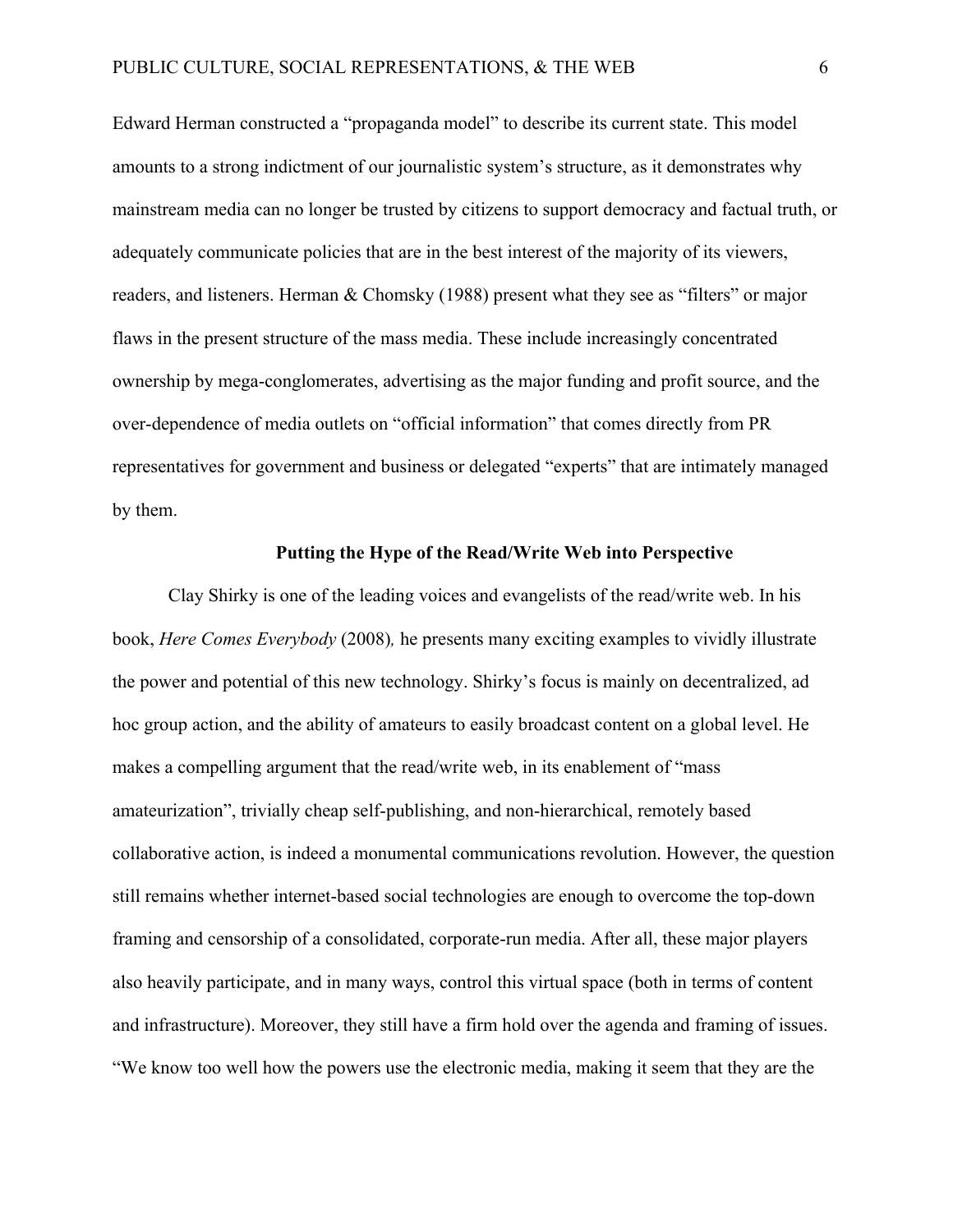only game in town, and we are learning all too clearly how the dramatic gestures of terrorism are amplified by global media" (Goldfarb, 2006, p. 8).

There is no doubt that the Internet provides people greater and easier access to information. It is incredibly exciting to carry around a hand-size device that puts even the most obscure facts within ubiquitous reach. However, simply having easy access to information does not guarantee that people will be more informed. In the same manner, the emergence of new global interactive technologies does not guarantee that people will actually broaden their social connections or cultural awareness. As societies around the world have come online, their connections have certainly become vaster but have they actually become more diverse and have these new connections led to any greater enlightenment? It still is unclear how this communications revolution ultimately impacts everyday civic life, public opinion, understanding of issues, and mutual empathy in regards to personal concerns. Shirky admits, "Social tools don't create collective action----they merely remove the obstacles to it" (Shirky, 2009, p. 159). When talking about collective action, it is critical for a media or political psychologist to look at what extent these social tools remove obstacles on the path towards deliberative democracy, civic engagement, the pursuit of objective truth, and true political reform.

In order to understand the role that read/write web communications tools can play in this political domain, we must first obtain a clear definition of public culture so that we can then attempt to understand the relationship between the Internet, public culture, and civic engagement. Since mass media, particularly television, is the chief tool that government and major corporate powers use to disseminate "official truth" to members of society, we must also look at how this media potentially affects the public culture within America.

## **Public Culture in Private Places**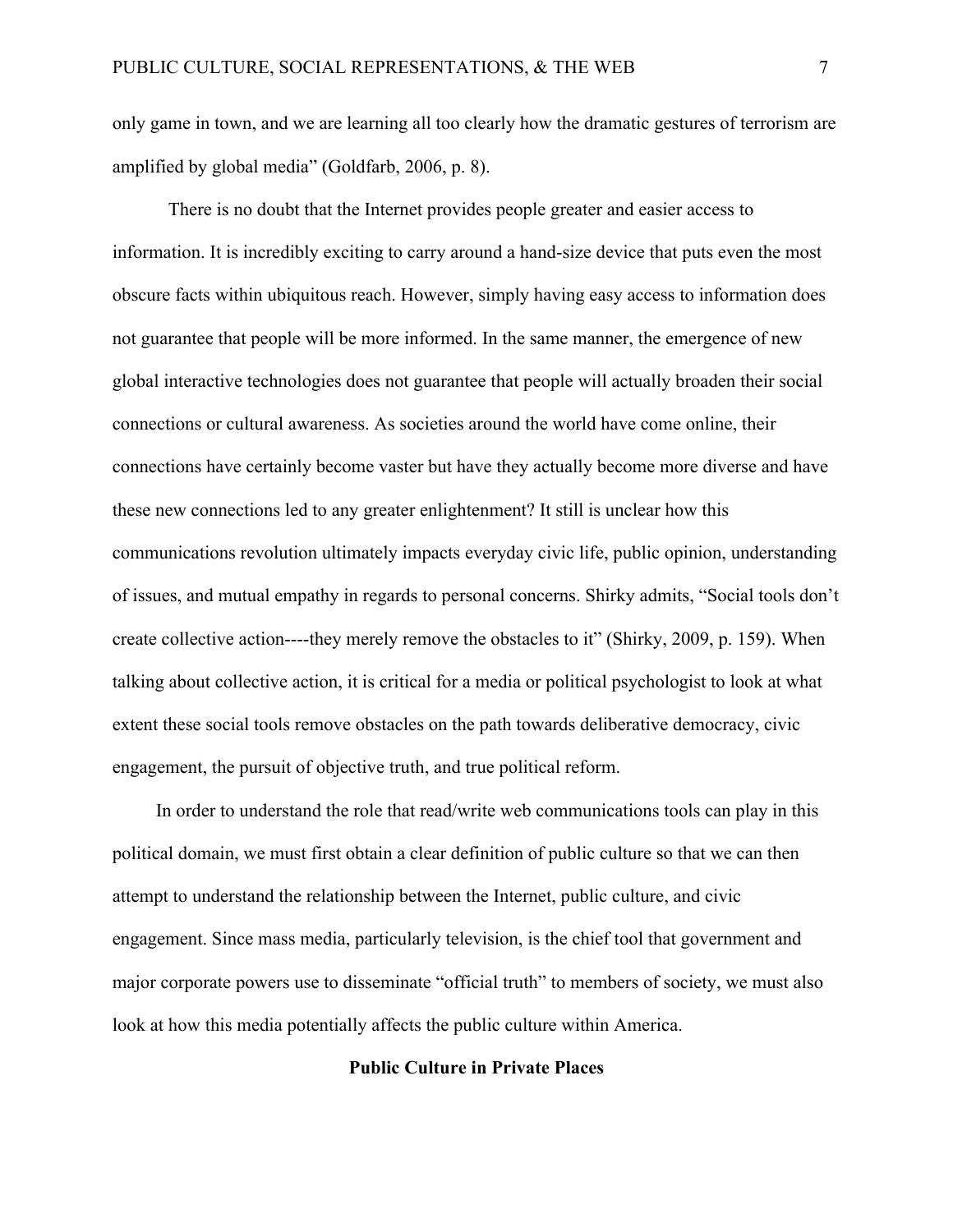Jeffrey Goldfarb (2006) provides a solid foundation for us to start with his exploration of the "politics of small things." By intricately studying the everyday life of the Polish during oppressive Soviet rule, Goldfarb offers a glimpse of the level of privacy, mutual trust, and intimate yet subtle social cues required by a culture in order to fully engage in effective political discussions.

According to Goldfarb (2006), a public culture steeped in democracy and freedom begins in the most private of spaces. For the Polish during the 1960s and 1970s, one of these most sacred private spaces was around the kitchen table. It is here that "small circles of intimate friends" and family could get together to tell their own stories and set their own agenda about what was most important and relevant to each of them in their lives. The kitchen table in Poland was ground zero, the home base where hidden public life first was conceived and began to grow and thrive. It was here that intricate social rituals were developed and practiced, while at the same time, new, alternative identities arose: unofficial identities that were reserved only for use within the confines of these safe, private spaces.

At the same time, "The shield and lessons of this privacy, with its free interaction, did expand public freedom" (Goldfarb, 2006, p. 10). Eventually, these cultural behaviors and social practices seeped out of the intimate family circles. "The bookstore represented an expansion of the type of relations found in such intimate settings, creating social bonds that went further beyond the family" (Goldfarb, 2006, p. 15). A public culture of free speech and deliberative persuasion arose within a broader social domain that included an underground, illegal bookstore and a "salon" where artists and intellectuals regularly got together, under the pretense of a common social gathering, to present politically-relevant readings, lectures, and discussions.

In all of these technically private settings, there were two common features. First, each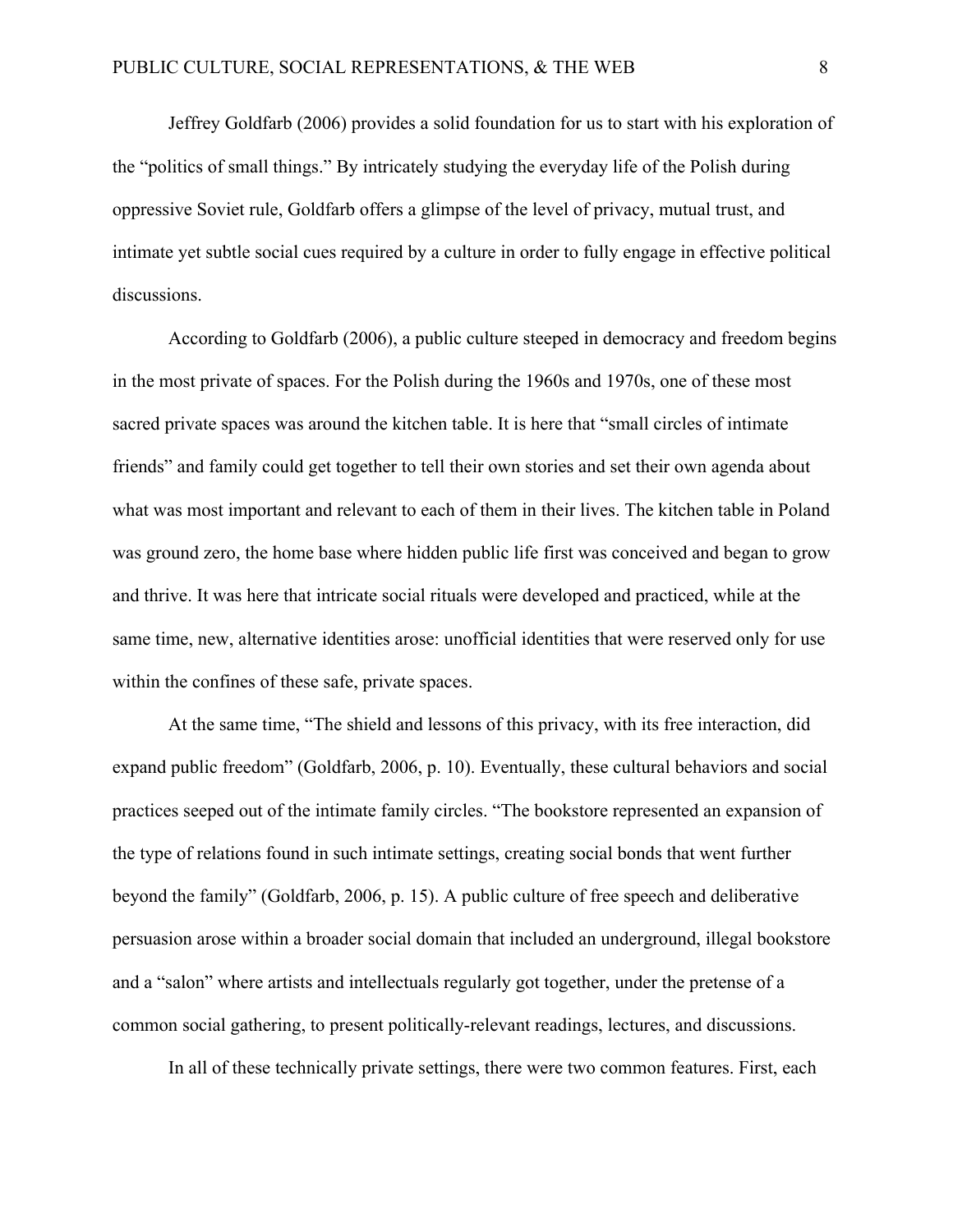meeting or transaction required an initial affirmation of mutual trust and a cautious establishment of a personal relationship. Secondly, there was a very deliberate effort to maintain an atmosphere of benign normality and casual ordinariness during all interactions. These features were of course necessary to minimize the risk of the authorities getting suspicious or taking more drastic punitive actions against them. However, such behaviors were also critical for the individuals involved to feel a sense of freedom and participatory public culture that was otherwise denied to them within their official public lives.

## **"Americanization" and What We Can Learn From the Polish**

In a totalitarian society, the stakes are much higher for any individual or group that chooses to openly contest the official party line. Any dissonant or subversive activities may be met with brute physical force by the authorities and ultimately end up becoming a matter of life or death. Since the Polish were subjected to an authoritarian government, they had only a very primal, survivalist motivation to go along with or support the official truth regime. However, their private lives often revealed an entirely different identity. Around the kitchen table, many Polish had a deep distrust and disdain for the ruling party and thus they vitally appreciated the importance of maintaining their own autonomous views, their own history, and their own record of truth.

In societies that are considered to be freer, such as America, political discussion is still significantly restricted, albeit in less spectacular and obvious ways. The mainstream media plays a large part in this message control by both setting the agenda and intentionally framing issues. Agenda-setting preemptively prioritizes what society should be concerned about and consider when voting for candidates or policy measures. Along with framing, it also plays on emotions and prejudices to influence how a person may perceive an issue (Pratkanis, 2000). In 1972,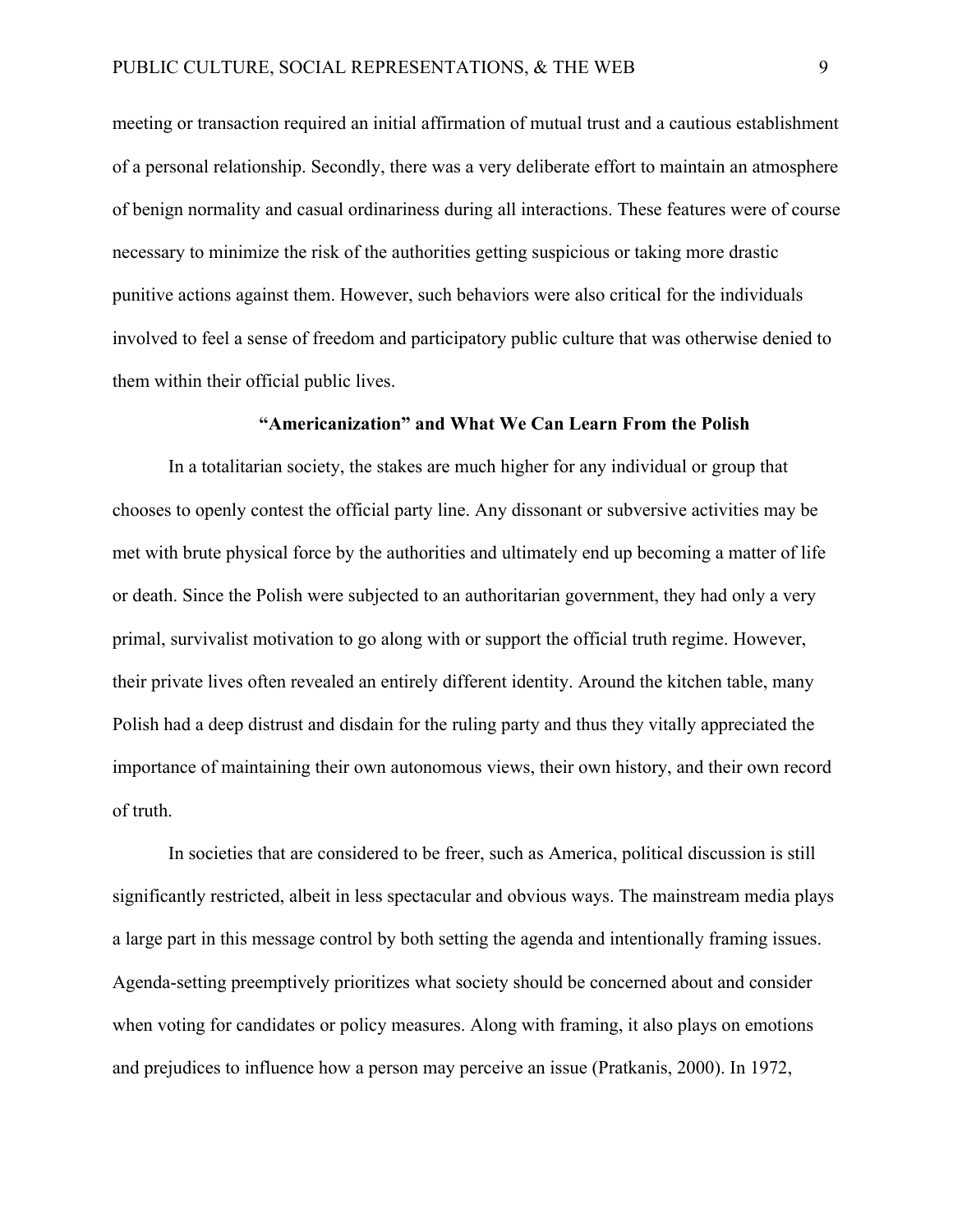McCombs & Shaw conducted a survey to determine which issues undecided voters thought were most important. The heavy correlation between the amount of news media coverage for each of these issues and their ranking by the subjects strongly supports the notion that the mainstream media does indeed play a major role in setting the agenda (McCombs & Reynolds, 2002).

Pratkanis (2000) emphasizes the importance of "deliberative persuasion" in a democracy, which he defines as "argument, debate, discussion, and a careful appraisal of the pros and cons of a course of action," (p. 259) and positions at dichotomic opposition with propaganda. While talking about modern political campaigns, he discusses a trend called "Americanization" which includes using television as the main channel of communication between candidates and voters, an emphasis on sound bites, image, and personality over substantial issues, and the careful micro-management of candidates by consultants during any media-based appearance. Essentially, candidates are now marketed and sold as brands, in that the focus is more on how they look and make buyers (aka voters) feel than what they are actually capable of doing. In other words, the candidates communicate through media, using propaganda rather than deliberative persuasion in order to influence voters. More importantly, Americanization produces a culture in which "citizens take on a passive, spectator role of watching events unfold around them with little active involvement or self-efficacy that they can change the course of history. It is as if they are watching a made-for-TV movie" (Pratkanis, 2000, p. 263).

Despite the powerful influence that an increasingly consolidated and centralized media has in politics, Americans still strongly believe that they are living in a fully functioning, free democracy. In stark contrast to the autocracy that the Polish lived in, most Americans today have not witnessed the more coercive and physical forms of social control against those who criticize the government. Consequently, these pacified citizens may not have the same awareness of the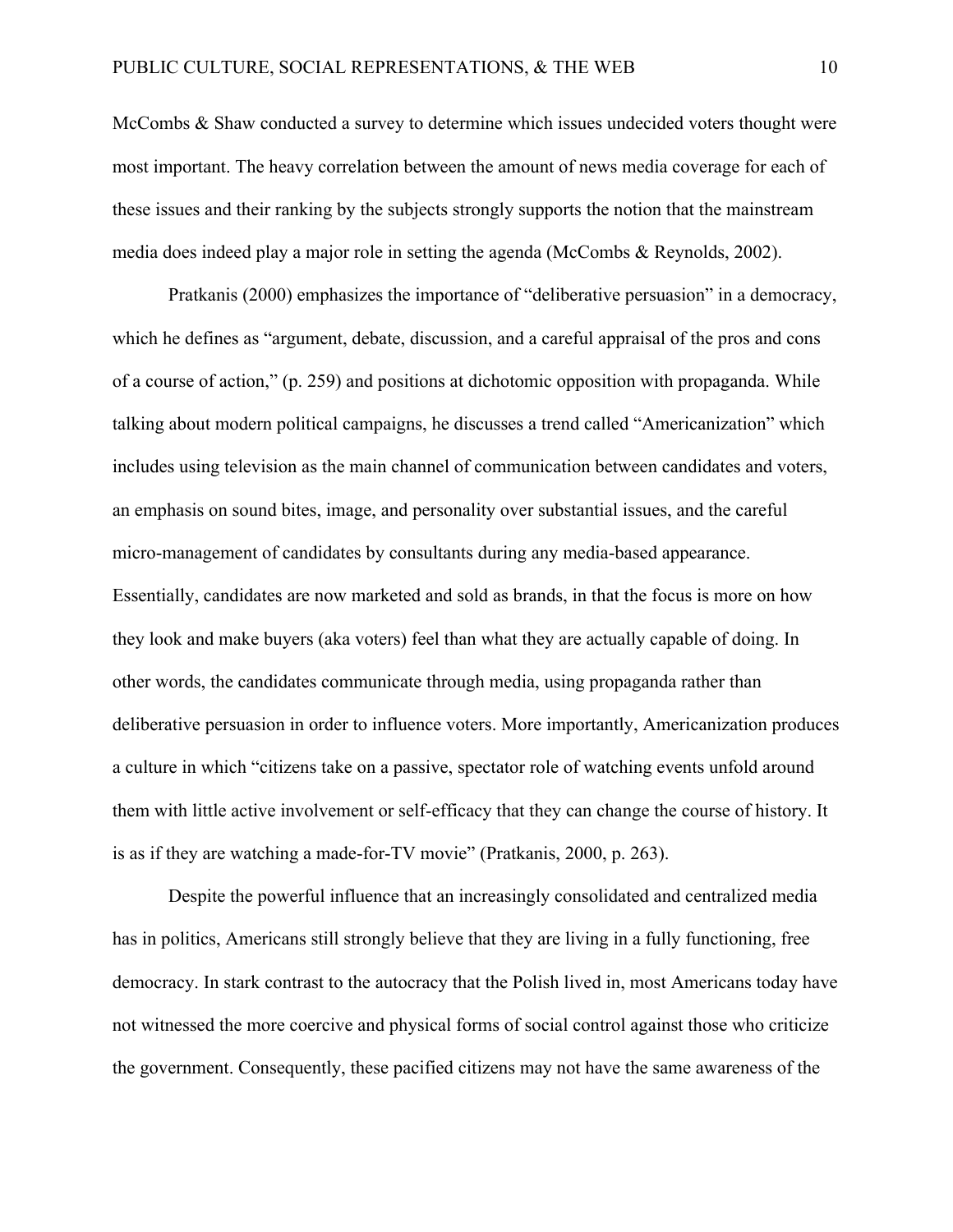dramatic ways in which hegemonic powers have used television and other forms of propagandized media to compromise the nation's democratic system. Many Americans also may not appreciate the critical responsibility they have as free citizens to set their own agenda and reinterpret issues in an independent, personal manner that is relevant within the context of their own family or community. In their darkest of times, the Polish certainly understood the value of these exercises.

Hannah Arendt, a political theorist who plays a central role in Goldfarb's writings, can help us further understand the detrimental effects of Americanization as described by Pratkanis in regards to democracy and the power that average citizens could otherwise hold. Arendt is concerned with where political power is centered. By imposing a particular agenda, replacing substance with abbreviated fragments, and embracing extreme impression management by candidates and their handlers, mainstream media enables elites to siphon political power away from everyday people. In order for the people to rule, as required in a true democracy, they must be able to share a political space that is grounded in factual integrity.

Arendt suggests that there are two types of truth: factual and philosophical (Goldfarb, 2006). She designates most official interpretations of truth that come from the ruling party as philosophical or ideological. Chomsky would likely also include official corporate communications in this category as well. When official interpretations of truth dominate discussion and debate, deliberative persuasion and democracy cannot function properly and what results is a "modern tyranny," according to Arendt. Herman & Chomsky's (1988) Propaganda Model depicts a co-opted media institution with compromised integrity because it is based primarily around official, philosophical truth. In fact, according to Goldfarb, intellectual experts of any kind, tend to greatly interfere with deliberative democracy whenever they "substitute the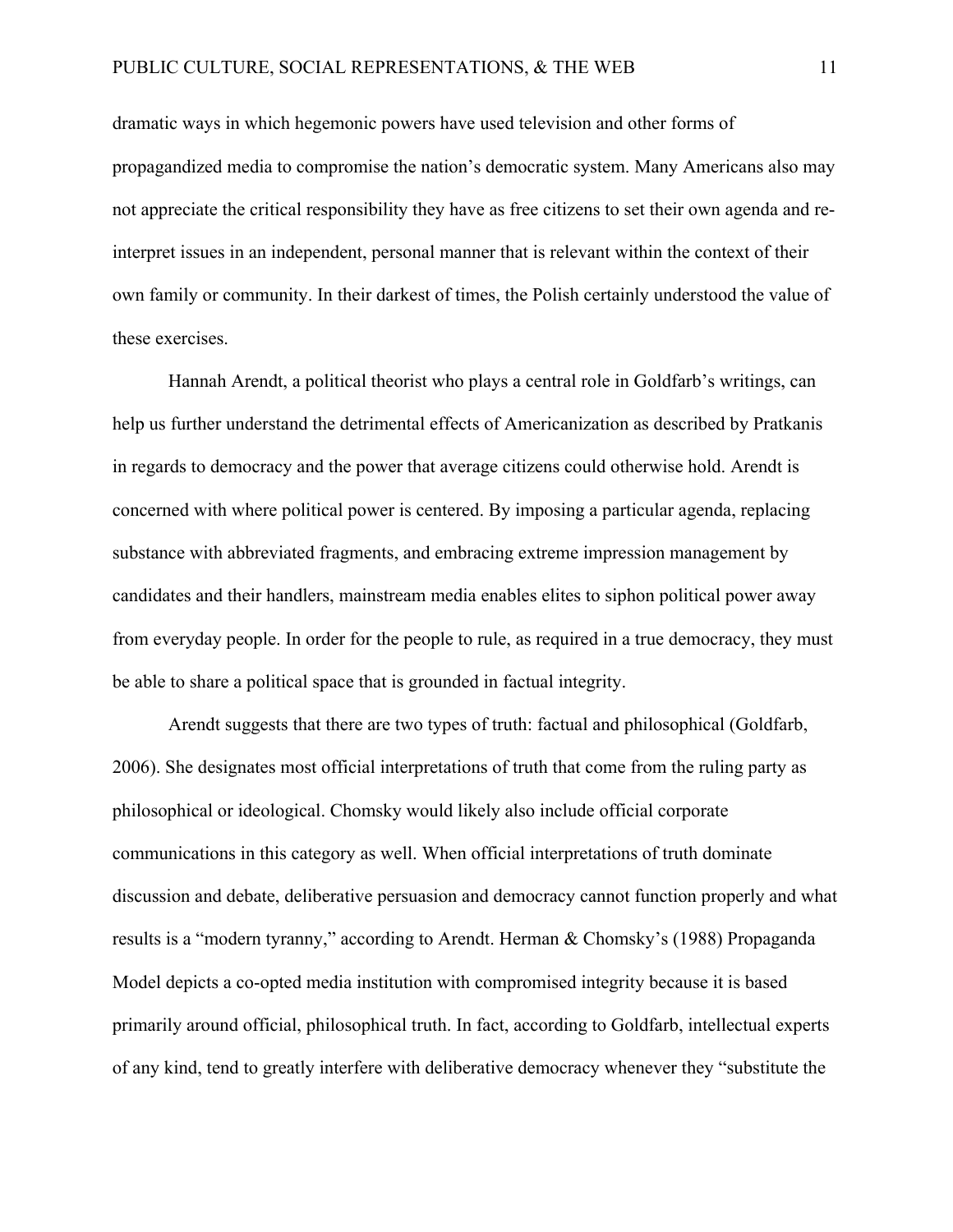truth for political governance" (2006, p. 19). Arendt believes that this has been a growing problem ever since ancient Greek intellectuals begin engaging in political philosophy. Therefore, Americanization, characterized by an overwhelming dependence on mass media for obtaining public information and forming political opinions during elections, is indeed a major threat to America's democratic process.

Arendt also strongly believed that average citizens must be able to distance public culture from centralized power. Once again, as Herman  $\&$  Chomsky (1988) argue, the institutional structures of American mass media heavily represent a centralized power, an official party line coming from corporations or the government itself. Once we recognize the mainstream media as a centralized power, it is easy to see how dangerous this institution can be when it interjects itself into the center of public culture, placing a disruptive and distracting filter between citizens who might otherwise directly interact with each other. Instead, citizens too often use contrived media as an intermediary, or worse, a surrogate for peer interaction when involving themselves with politics.

Through Goldfarb's notion of the "politics of small things," the Polish dissidents used private spaces to craft a public culture that was detached from official, centralized power (2006). This laid the groundwork for the Solidarity movement, which ultimately contributed to victorious freedom from the clutches of the oppressive Soviet party, allowing these individuals to bring their carefully rehearsed public culture out into the daylight for the first time. Goldfarb elegantly sums up the groundswell of democracy in Poland by stating, "People acted as if they lived in a free society and a free society resulted" (2006, p. 33). This spirit is what Arendt refers to as "The revolutionary tradition and its lost treasure" (1963, p. 215).

Unfortunately, in America, that revolutionary tradition has been temporarily lost, or at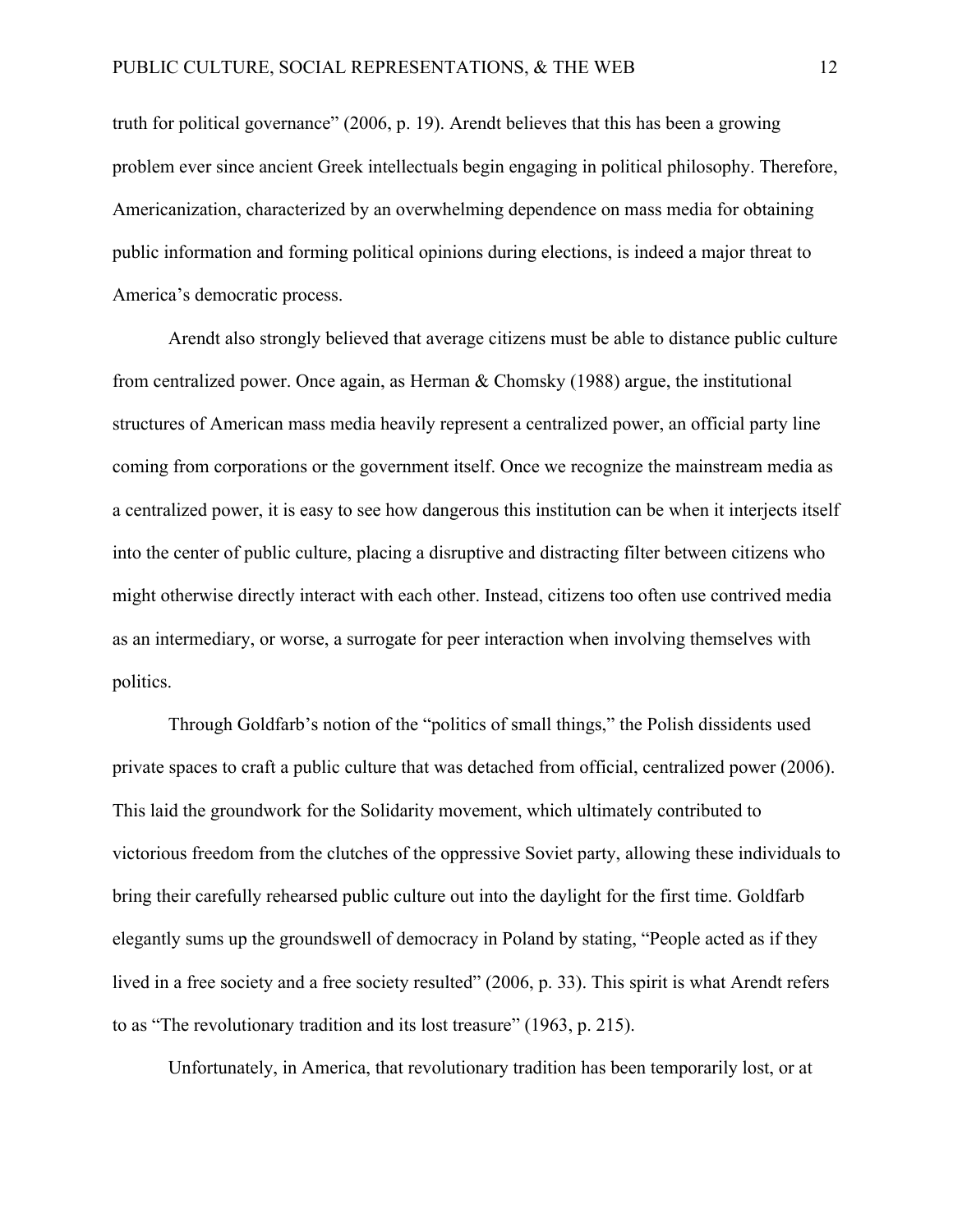least subdued, perhaps as a result of the central media influence discussed earlier. In ironic contrast to Poland, it is almost as if citizens technically living in a free society are acting as if they live in a non-democratic society and thus a more oppressive society is resulting. Clearly then, the alternative to this hegemony, for Americans, is essentially the same as it was for the Polish under autocratic Soviet rule. They must carve out a political space, a public culture, distanced from mass media, where they can interact and engage in deliberative persuasion. "When people talk to each other, defining a situation on their own terms and developing a capacity to act in concert, they constitute a democratic alternative to terror and hegemonic force" (Goldfarb, 2006, p. 8). In Poland, this public culture initially had to be simulated and rehearsed within the context of a secure private culture, for fear of retaliation by the totalitarian government. In America, citizens still technically have the right to form such a public political space openly and loudly. The question in this paper is whether that space must be physical or can such an atmosphere be effectively created (and sufficiently maintained) within a virtual environment as well? More importantly, what does it take to get people, en masse, to participate in a public culture based on democratic deliberation in the first place? Before these questions can be answered, however, we must delve deeper to discover how the public sphere becomes the staging ground for constructing a social reality.

### **Reality Constructed from a Plurality of Individual Perceptions**

Now that we have a working definition of public culture, as seen through the lens of Arendt and Goldfarb, I will attempt to demonstrate why a strong public culture is so important to a society and why Arendt and Goldfarb find it critically necessary for a democracy to thrive. Arendt asserts that appearance is reality. Erving Goffman, another major influence of Goldfarb, believes that situational reality is generated by individual interactions. Referring to the title of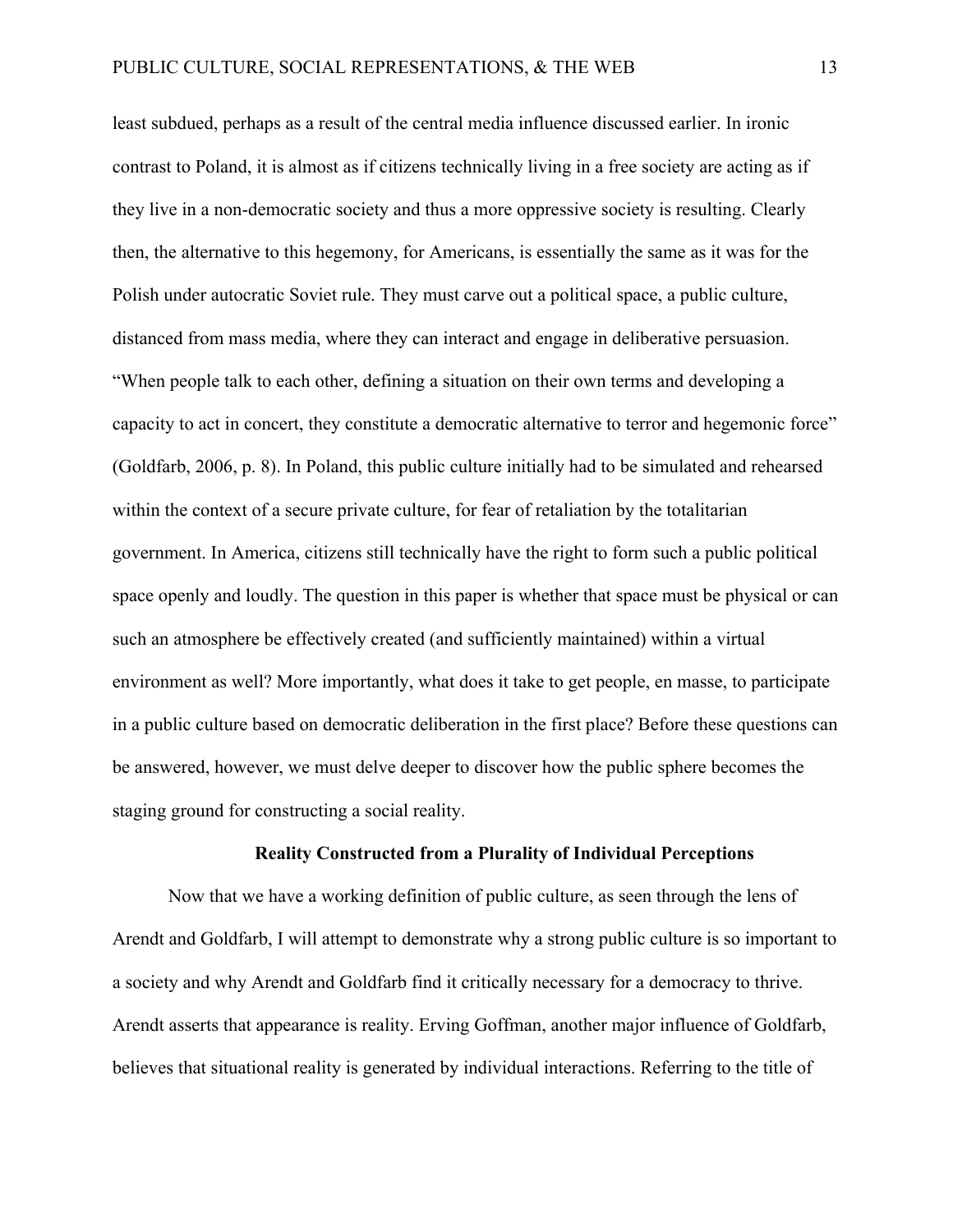one of Goffman's famous essays, Goldfarb proclaims that this interaction between equals is "where the action is." (2006, p. 12). So what is this action, this interaction, all about? What makes it so important within a diverse, free society? It all comes down to definition and representation. In order for a society to function, there must be some consistent beliefs across all individuals, a common understanding of how things work and how things should work.

Of course, mainstream media is one such unifying social force. As a one-to-many, broadcast form of communication, the same messages, ideas, beliefs, values, etc. can be propagated to many individuals across many different cultures and groups all at once. Through agenda setting, framing, and attention-grabbing stimuli, mass media attempts, from a top-down level, to shape our social definitions and representations; to conform all individuals within a society into a particular set of cognitive and behavioral patterns. As discussed earlier, such mechanics are explained well by Pratkanis (2000) and McCombs & Reynolds (2002), while Herman and Chomsky (1988) convincingly show how these media strategies are used as a propaganda tool on behalf of special interests that own and control the media institution itself.

Such a propaganda model, however, does not tell us the whole story nor does it give enough credit to the capability and potential of perceiving humans to actively construct their own realities based on the stimuli presented to them. Visual perception research has shown us that our eyes are not like cameras that capture a single, stable snapshot and seeing is not a passive experience. "Perceiving is rarely a matter of the passive registration of light energy patterns; rather, it is the end result of a complex active process of organization, interpretation, and construction" (Mack, 1982, p. 962). Mack also explains how the perceptual system is adaptable and altered by previous experiences, unique to the individual. According to Jonah Lehrer, an author who explores relationships between neuroscience and art, "Our human brain is designed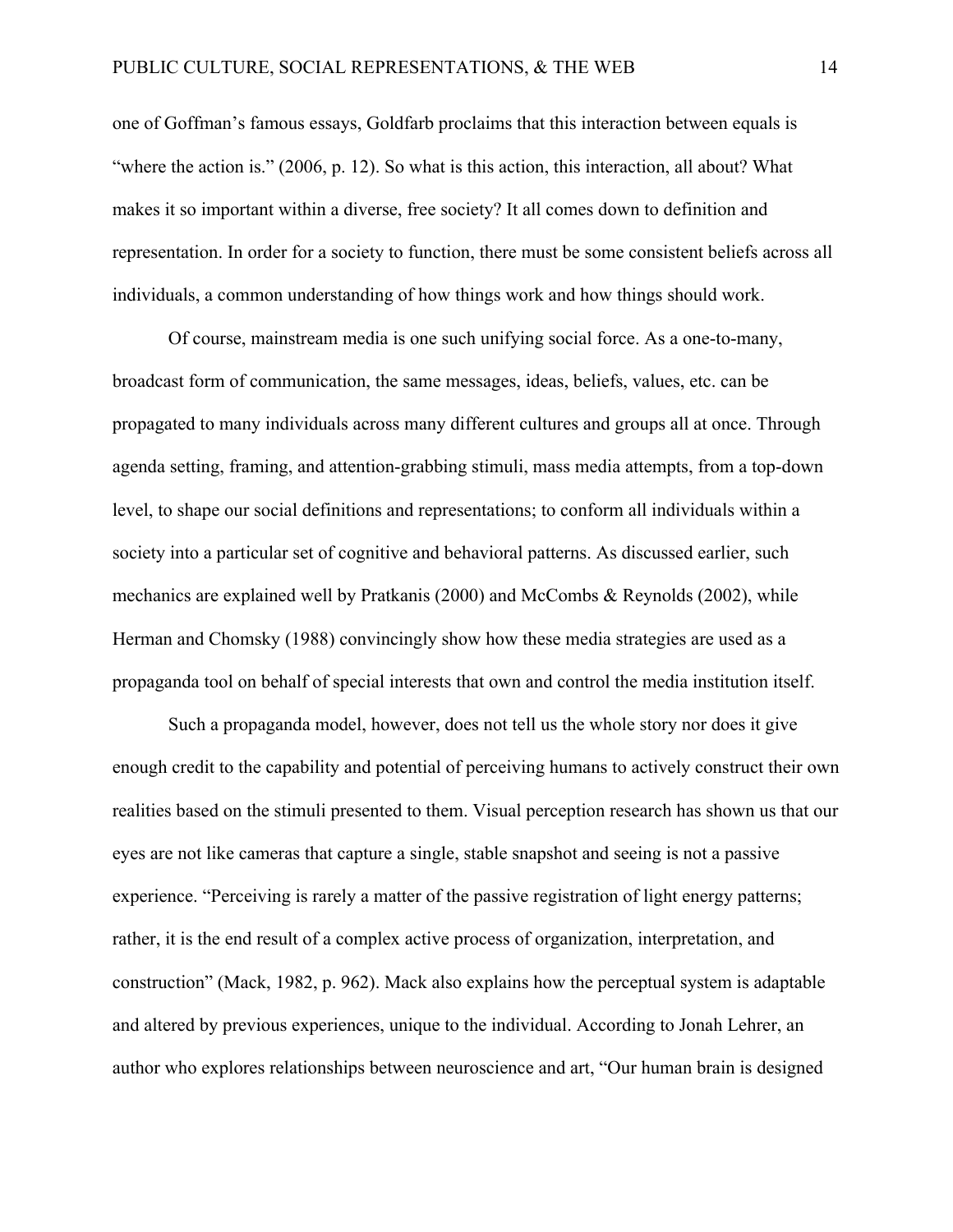so that reality cannot resolve itself. Before we can make sense…the mind must intervene" (2007, p. 107). A picture or painting "emerges, not from the paint or the light, but from somewhere inside our mind" (2007, p. 98). This active construction of reality, at an individual level, has dramatic implications within a social environment and a public culture.

This active construction of reality is the premise that Moscovici starts out with in his Social Representation (SR) theory, which has now become increasingly widespread throughout social psychology literature, and is especially popular among European social psychologists. Like Arendt, he is critical of Western philosophers who prefer "to speak of Man as a universal category rather than of human plurality" (Javchelovitch, 1995, p. 82). For example, he disagrees with Durkheim's strict dichotomy between social and individual representations. He believes that Durkheim's static, uniform view of social cognition is simplistic and ignoring individual variances in interpretations. Rather than looking at social representation as a final, cemented outcome, Moscovici is more interested in the generative or constructive process of a representation, as well as how it continues to morph and evolve over time. Consequently, Moscovici criticizes social psychologists that focus primarily on conformity and majority influence. He prefers, instead, to look at the effects of minority influence on collective representation and understanding of reality. To illustrate the power of minority influence, he points to influential social movements, including religions, which were started by individuals or small, nonconforming groups. In particular, he is interested in whether a *consistent* minority voice could make the majority question their own entrenched beliefs and eventually lead to changes in these conforming beliefs, values, and perceptions.

As Moscovici (1988) lays out in his SR theory, individualized perception and cognition are critical in the construction of collective, social representations. "A representation always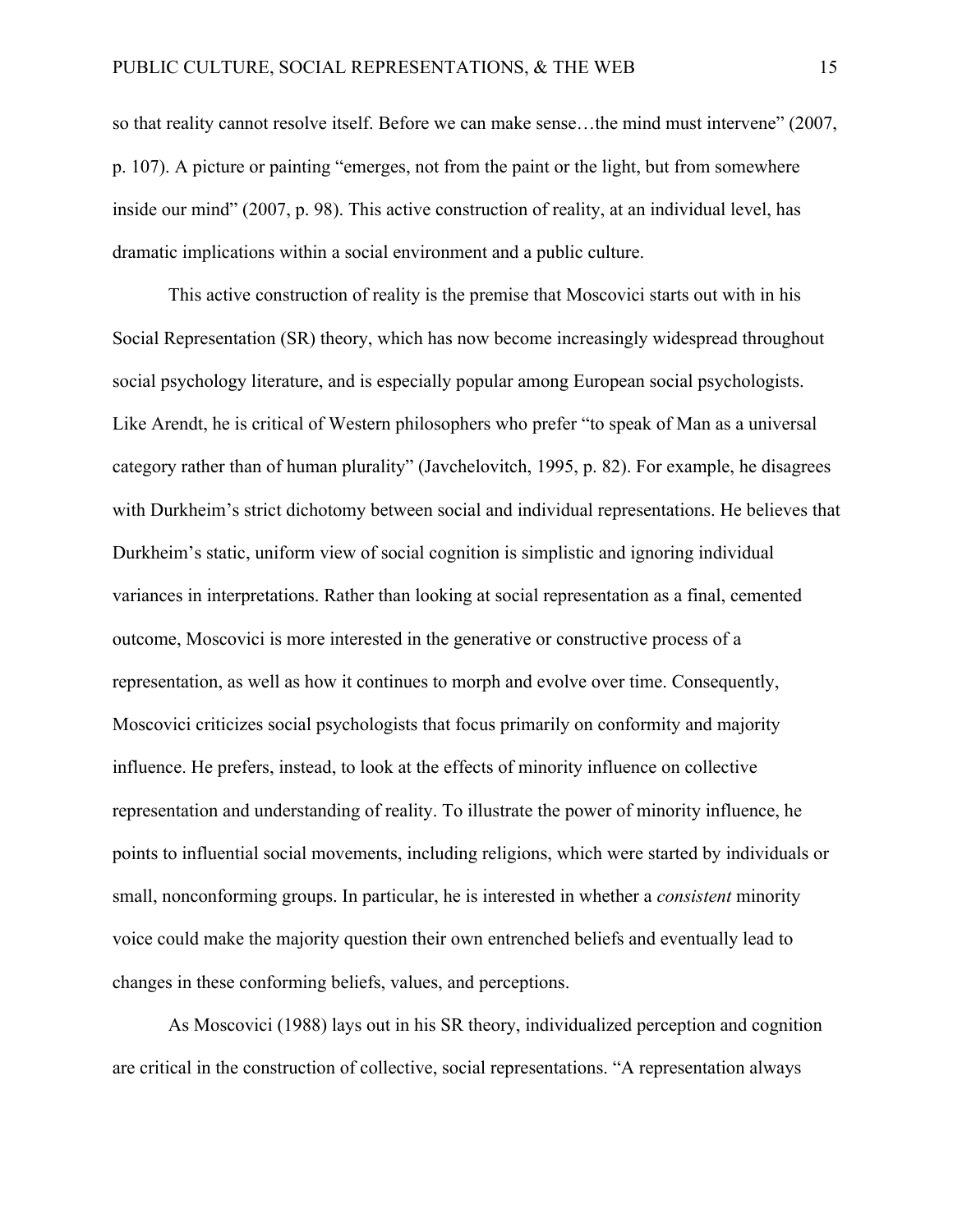links a cognitive form with a content widely accepted by the group" (Moscovici, 1988, p. 221). In fact, social cognitive processing is quite similar to individual cognitive processing in that it involves organization, classification, drawing comparisons, understanding symbolism and asserting meaning. At the same time, we must recognize how important social representations are to individual sense making and interpretation as well. It is very much a symbiotic relationship and this is why Moscovici finds it inappropriate to draw strong distinctions between individual and collective understanding. One cannot exist, isolated from the other. Also, as Jovchelovitch (1995) reminds us, "Just as the social is more than an aggregation of individuals, social representations are more than an aggregation of individual representations" (p. 86).

Moscovici states:

We derive only a small fraction of our knowledge and information from the simple interaction between ourselves and the facts we encounter in the world. Most knowledge is supplied to us by communication which affects our way of thinking and creates new contents. (p. 215)

Here, he suggests that it is not only the variance in individual perception that affects the makeup and evolution of representations. It is also the very communication of individual perceptions that can define and shape representations within a social environment. This is because communication strategies and techniques inherently transform ideas and beliefs as they are passed from one person to another. "The multitudinous forms of knowledge and beliefs with which we deal every day are the outgrowth of a long chain of transformations" (Moscovici, 1988, p. 215). Bartlett's studies (1920) illustrate such transformations through the retelling and recall of folklore. Bartlett demonstrated that significant transformations take place in both repeated (individual) recall and serial (social) recall of a story, in the same manner children often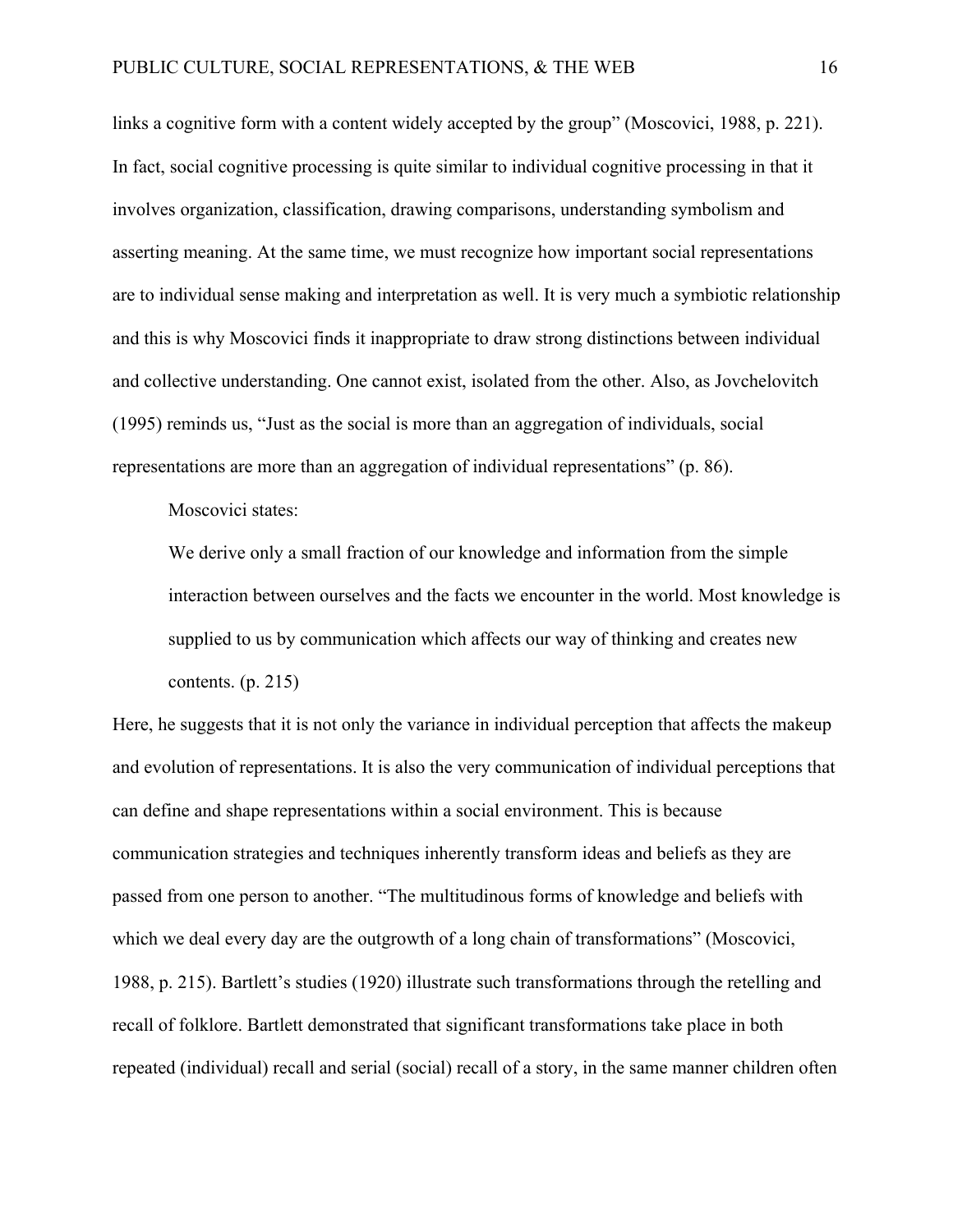experience while playing the popular and commonly known "telephone game." In a similar vein, Loftus & Palmer (1974) shows how suggestive social interactions (e.g. questioning, framing, definition) could strongly impact recall of various events and past experiences. This is why Moscovici insists that representations must be understood within the context of "the actual social laboratory where they take shape, namely the social setting of communication" (Moscovici, 1988, p. 215).

In the 1960s, Harold Garfinkel (1984) developed a method called *ethnomethodology* in an effort to understand how people make sense of their social world, while attempting to avoid structuralist rules and assumptions. Like Moscovici and Arendt, this philosophy tends to focus on interactive processes and adaptation to the environment or particular social context. According to ethnomethodology, the major function of communication between individuals is to contextually make structural sense out of a social environment. Each individual becomes a subsystem of a complex, collective social system, using internal mechanisms to functionally adapt and interpret social order within the environment, thereby allowing the higher social system (i.e. business, government) to exist and be recognized in relation to the individual's own actions. This collective recognition legitimizes and mobilizes the social system so that it can fulfill its function as a purposeful organization (i.e. to make a profit or design legislature for a sovereign state). In order to understand how this sense making occurs, Garfinkel collaborated with Harvey Sacks, a linguist who specializes in the detailed microanalysis of everyday conversational language, and incorporated these practices into his ethnomethodological framework (Garfinkel & Sacks, 1970)

Garfinkel's method parallels Goffman's central theory that social reality is constructed and based upon how people present themselves in everyday life (Goldfarb, 2006). Social reality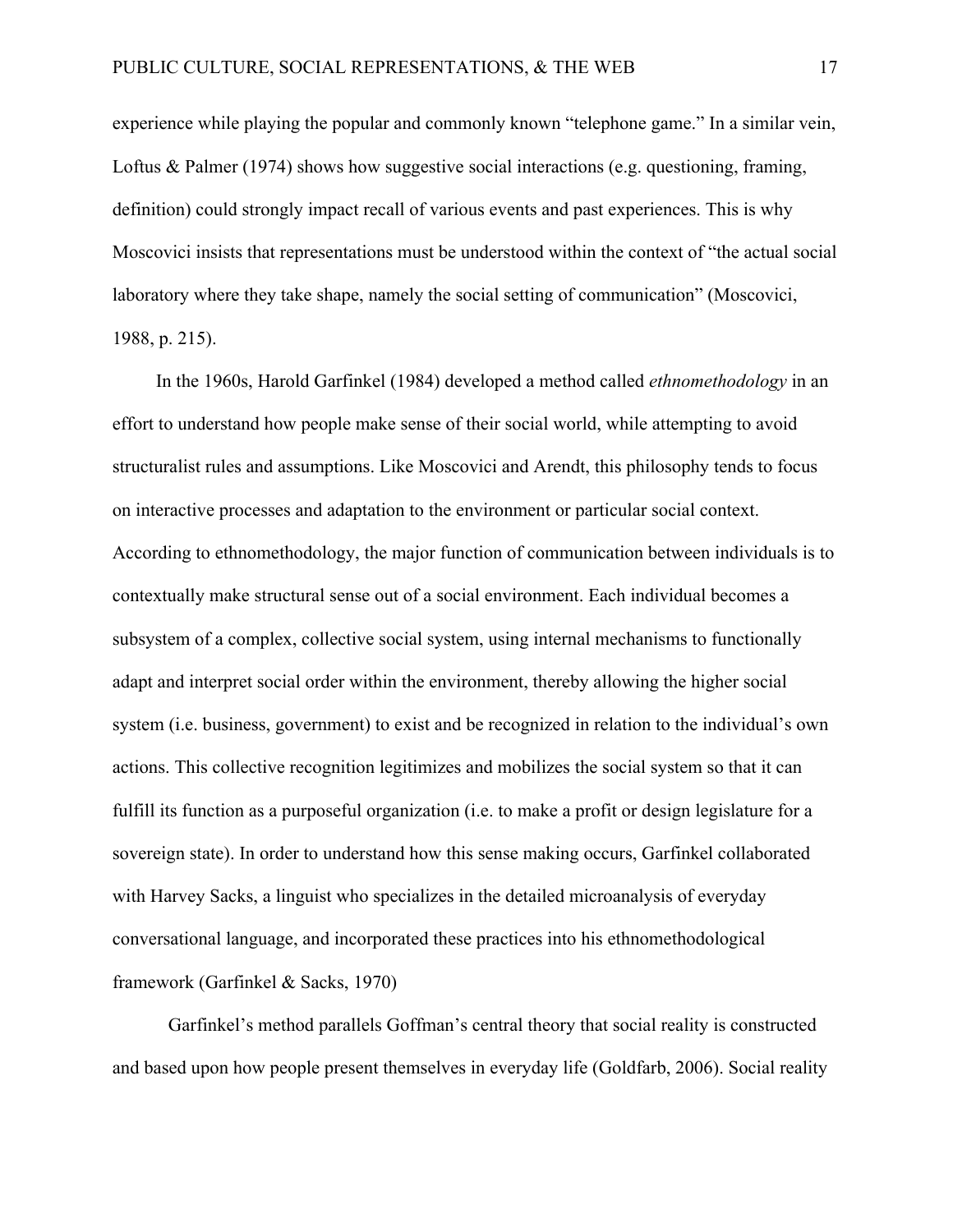is most accurately defined as a fluid, emergent, situational reality that is continuously generated and maintained by a collective set of individual interactions. Tying this back to Arendt and Goldfarb, we can see that, within the public sphere, freedom and politics are ongoing processes that require continuous active discourse and interaction rather than the permanent solidification of philosophical positions. This is also where Moscovici's conception of a "thinking society" comes into play.

## **Thinking in Lieu of Expertise**

Moscovici, once again like Arendt and Goldfarb, takes issue with those such as Lippmann who believe that the masses always require specialized experts to simplify, abstract, process, and explain political ideas to them. Moscovici (1988) laments, "Many believe that only individuals think and that groups think badly, if at all. There is a tendency to say that the majority of society merely reproduces and imitates the thought of its elites, its avant-gardes, and nothing more" (p. 224). He continues by describing the nature of "thinking societies" and how they relate to the construction of social representations:

We know many kinds of meeting-places, cafés, pubs, parish halls, drawing-rooms, etc., where individuals express their sociability by talking together. In these special places, thinking is not a mere luxury but a shared effort, in which political, religious, personal, or psychological topics are scrutinized. The outcome of all these exchanges then circulates in the adjoining chambers of a city or country…These are the settings where social representations take shape and from which they spread like rumours. (p. 224)

This "thinking society" of course sounds familiar because it is virtually the same concept as Goldfarb's "politics of small things" (2006). In Poland, the oppressive political environment required that these sorts of public political conversations occur under a stealth blanket, but it was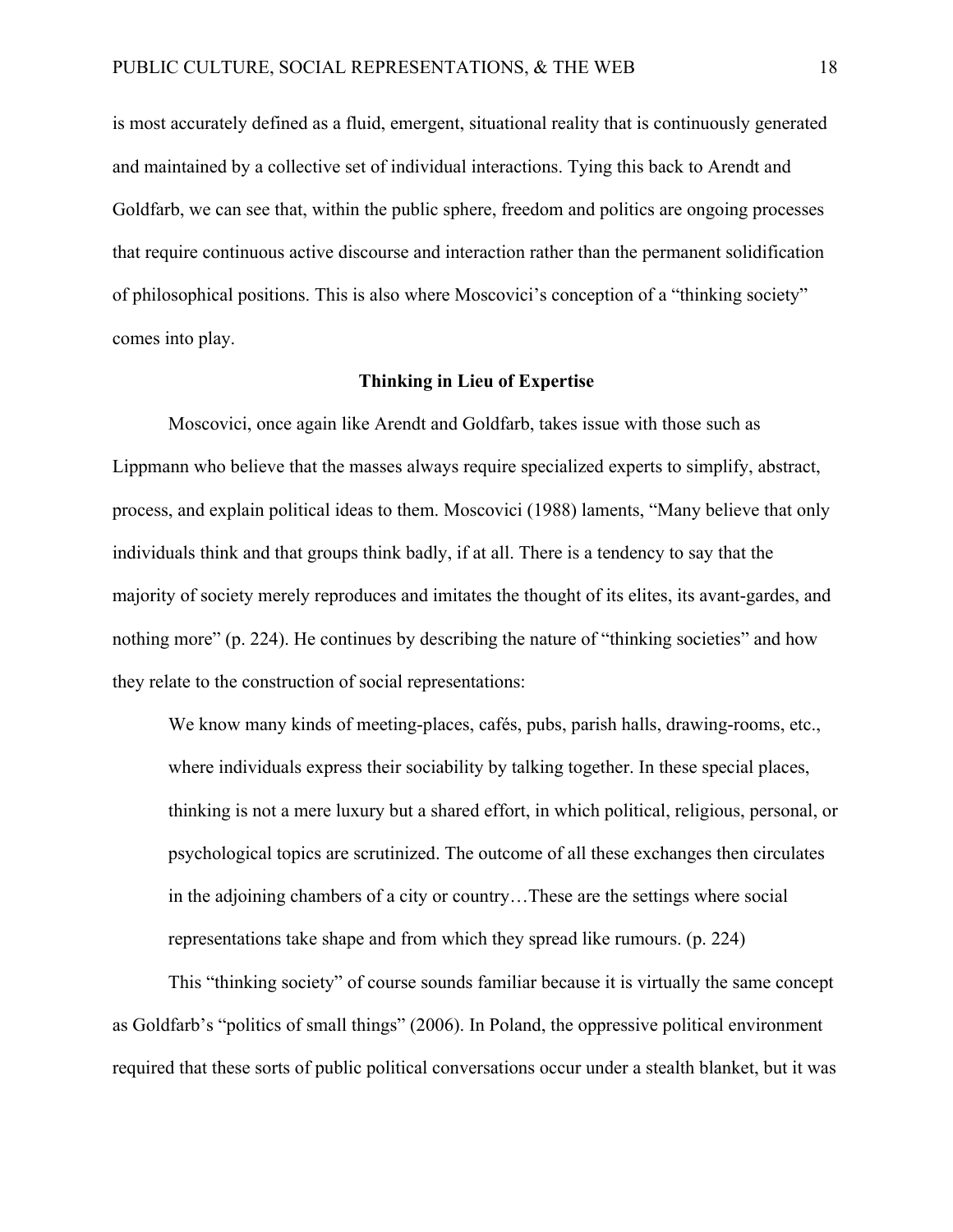across kitchen tables or within makeshift bookstores and meeting halls that social representations were mutually formed and propagated. According to Goldfarb, the "struggle over social definition is a key component of the politics of small things" (p. 7). Eventually, a larger movement, Solidarity, emerged out of these small, everyday interactions, and the social representations spread outward to the greater masses of Polish society until even the all-powerful Soviet Communist party could no longer contain such shared ideas, beliefs, and values. When "individuals interact with each other, it gives rise to a situational reality that is a significant political force, opening the possibility of controlling the power of the state and global corporations and checking the power of personal conviction" (p. 7). Apparently, average people do have the ability to define a situation and reality on their own terms, generating a "democratic alternative to terror and hegemonic force" (p. 8).

Moscovici (1988) identifies 3 ways in which a representation can become social: Hegemonic, Emancipated, and Polemical. Hegemonic is essentially the official or philosophical truth that Arendt discusses. It is the top-down party line and there is no doubt that such representations play a major role in the social reality of all who participate in a highly structured group (e.g. nation, company, church, political party, etc.). Emancipated representations come from specialized knowledge that is circulated and propagated in various abstracted forms by different related groups with functional and informational dependencies on each other. Finally, polemical representations are perhaps the most organic and unpredictable. They emerge out of social conflict or controversy within the public sphere and often they are catalyzed by the introduction of cultural differences or other minority influence into a stable group.

Hegemonic representations are a great concern to many of the individuals cited in this paper who are interested in preserving a free society in which a transparent, public political space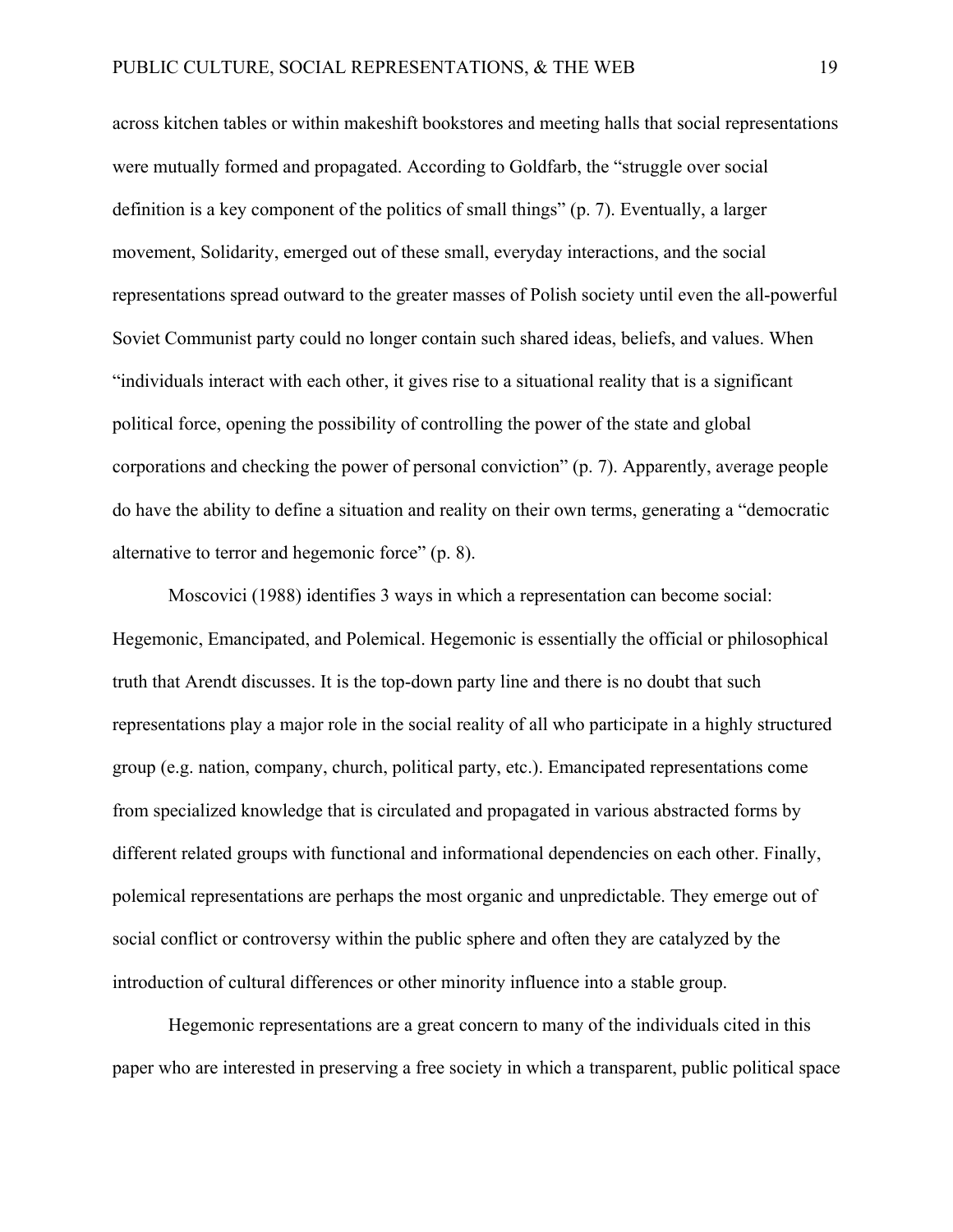can exist and democratic deliberation can openly take place. Much of their concern is based on Arendt's concept of where the power is centered, with elites or with the people. If we are to accept Herman & Chomsky's Propaganda Model from an institutional standpoint, then we can assume that the mass media is the chief communication medium used by elites in governments and major corporations to introduce hegemonic representations into the public culture. Therefore, the most logical way to lessen the impact of hegemonic representations is to create more opportunities for individuals to converse directly within a public sphere while, at the same time, bypassing centralized, consolidated media altogether.

The mass media also plays a large role in emancipated representations through the use of subject matter experts. Walter Lippmann (1922/2010) advocated "the manufacture of consent" because he believed that most people are either not interested, too distracted, or simply not informed enough to critically determine what policy choices are most appropriate for the common interest of the public. Consequently, he suggested that a centralized, independent panel of elite, political science experts should summarize complex, specialized issues and topics for the public, essentially dictating to people how to think about the world within and beyond their own reality.

Today, Farhad Manjoo (2008) calls expert opinion the "soul of modern media" (p. 104). According to Manjoo, "As the controversies that dominate our lives become ever more complex, as arcane information from outside our own experience overwhelms the public discourse, the world is increasingly rendered comprehensible only through the eyes of the expert" (p. 105). Unfortunately, the use of official experts in mass media sometimes becomes nothing more than a propaganda ploy. Manjoo points out that these supposed experts often have questionable objectivity and their credentials are commonly irrelevant or misleading. For example, some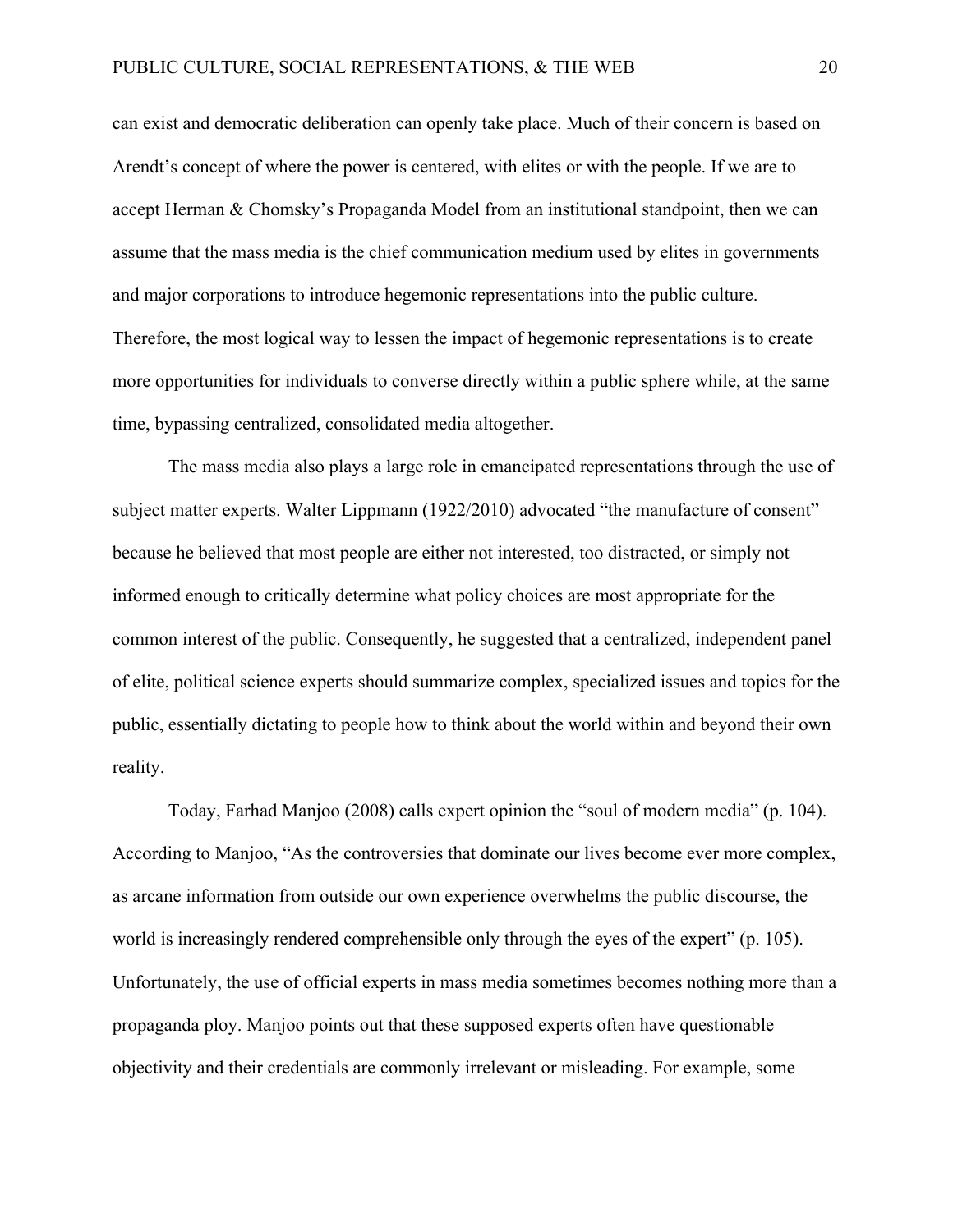experts are referred to only by their former government job title (i.e. "former senator") and the host does not necessarily reveal that the individual now presently works for a particular defense contractor, health insurance company, or lobbying firm. Such a scenario is certainly a far cry from the independent panel of experts that Lippmann (1922/2010) advocated for. Moscovici (1988) accepts that, as social representations are generated, "most specialized knowledge will eventually be assimilated by non-specialists" (p. 216). However, it becomes problematic when these non-specialist subgroups rely heavily on co-opted experts during the knowledge assimilation process, because such expert opinions are really nothing more than disguised, hegemonic social representations. In fact, the effect of such a propaganda strategy can be quite powerful in terms of public opinion. Citing political scientists, Page & Shapiro, Manjoo (2008) reports that experts can "push public opinion more than 3 percentage points toward the position they're calling for" (p. 104).

Now that we have a clearer understanding of what public culture is, why it is important, and how groups of individual people collectively construct a reality for themselves, it is relevant to look at the impact that recent Internet technologies have made since they were introduced into the social ecosystem of American public culture. In this next section, I will explore the numerous ways, both positive and negative, that these new technologies have affected people's relationship with mainstream media and each other.

## **The Read/Write Web Takes on the Mainstream Media**

Shirky (2009) suggests that the key to the read/write web as a major communications revolution is the transition from one-to-many to many-to-many. Today, anyone has the capability to instantly publish and broadcast his or her ideas to a global audience with little to no overhead or economic risk. On the surface, this appears to be a profound shift in power from elites to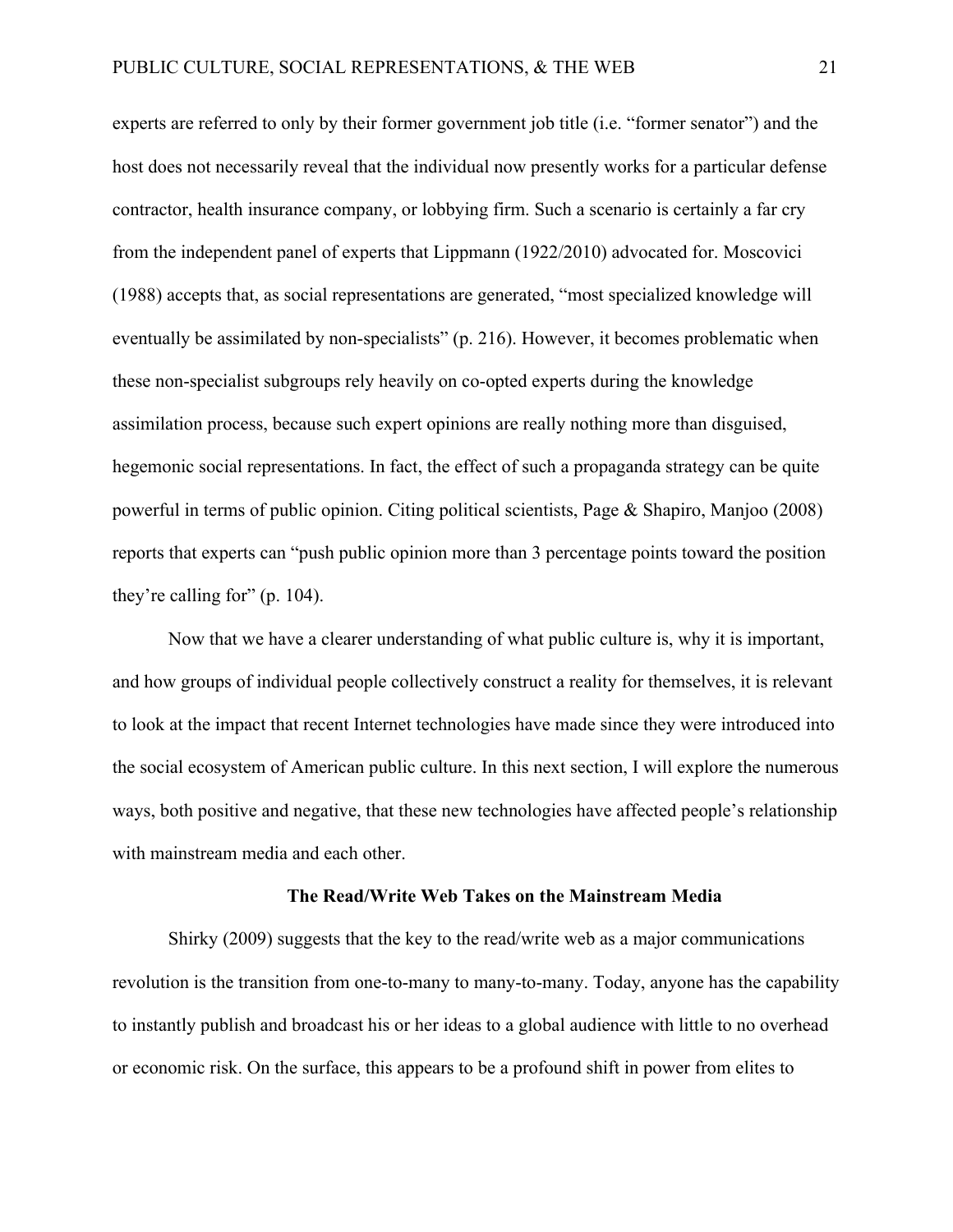average citizens in that "mass amateurization" can now legitimately occur, thus reducing or at least transforming the role that mainstream media plays in public culture. The recent stories uncovered by the international organization, WikiLeaks, certainly demonstrate that governments and corporations now have significantly less control over information and this affects their ability to effectively inject purely hegemonic social representations into the public sphere.

With many-to-many communication, agendas also cannot as easily be controlled from the top down. Because mainstream media organizations are inherently driven by ratings, competition, and profit, they can sometimes be pressured into covering a story that was initially introduced by amateur bloggers, especially when the story is controversial or holds mass interest and appeal across a wide spectrum of the population at large. For instance, back in 2006, a user uploaded footage onto YouTube, showing incumbent Virginia senator, George Allen (Republican) referring to a campaign volunteer as "Macaca", a French term with historically racial connotations (Haskins, 2007). The video caught fire across the blogosphere, enticing the mass media to not only heavily air the story but also further investigate other related incidents, depicting Allen as a racist. This destroyed his re-election campaign and Democratic candidate, Jim Webb, ultimately defeated him. Amateur blog contributions can also occasionally re-frame or re-characterize a seemingly benign or trivial mainstream media story, and thus keep it alive on television, radio, and in major newspapers long after it might have otherwise disappeared. Shirky (2009) recalls back in 2002, when bloggers seized upon a comment made by Republican Senate Majority Leader, Trent Lott, during Strom Thurmond's 100<sup>th</sup> birthday party, painting Lott as nostalgically in support of segregationist policies, and eventually forcing him to give up his majority leader status. While these examples of amateur bloggers temporarily controlling the mainstream media agenda are intriguing case studies, I must note that these are still rare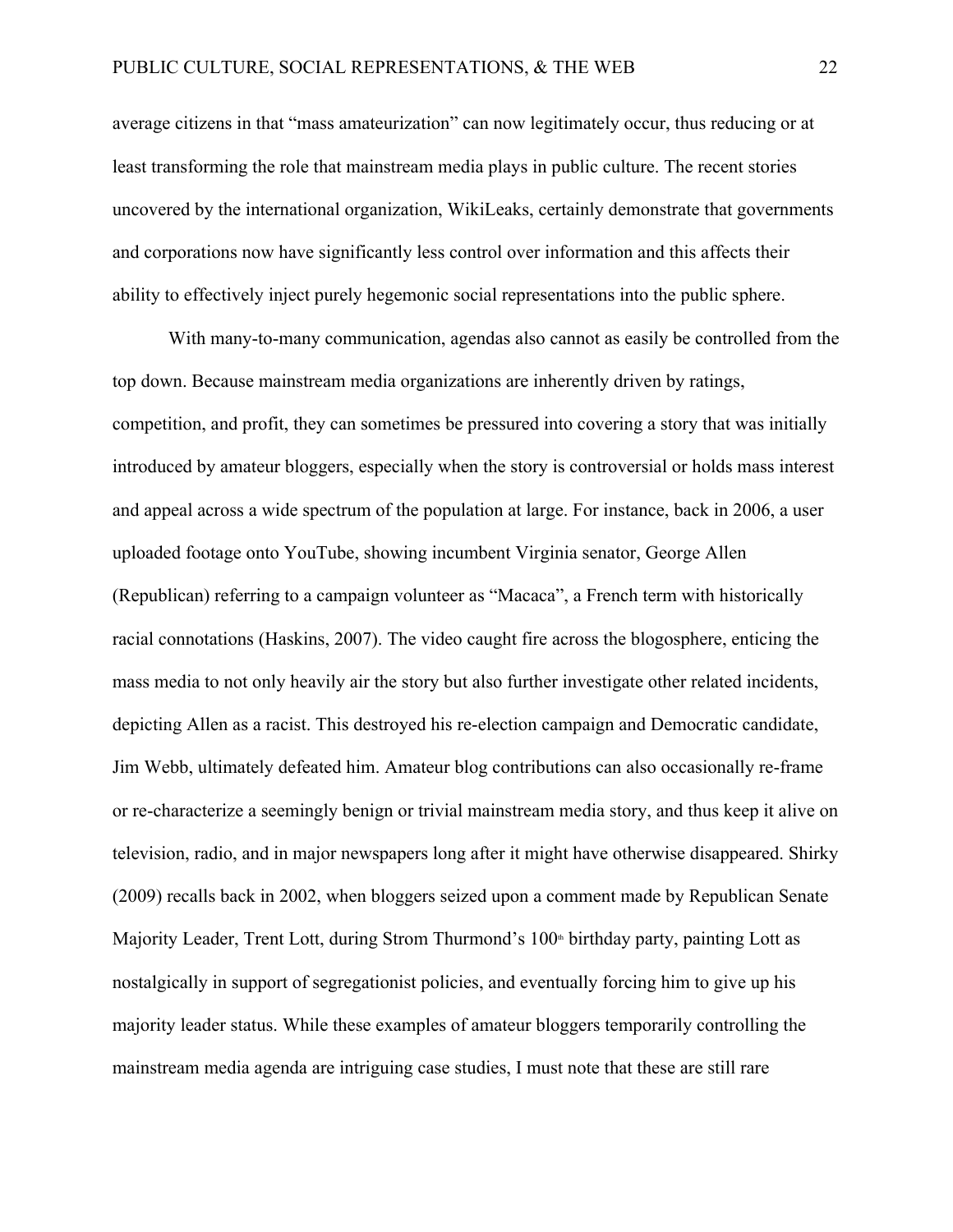exceptions. According to Joe Pompeo (2010), a writer for the Business Insider website, a recent Pew Research Center study showed that 99% of the stories that bloggers link to in their own articles come from mainstream media sources. This is not to say that these bloggers don't have unique, fresh perspectives to share, but it does support the idea that today's blogosphere remains more an echo chamber of the mainstream media rather than a utopian, emancipated, alternative media that autonomously sets its own agenda.

Finally, as Goldfarb (2006) illustrates in his depiction of the Internet-powered Howard Dean campaign, the read/write web provides everyday citizens with simple but effective tools to collectively act as mainstream media watchdogs. The campaign's ad-hoc structured "Dean Rapid Response Network" meticulously combed through media reports, searching for inaccuracies, distortions, and mischaracterizations. This activist network made a lot of noise about their findings, but they also actively pursued the media outlets, putting constant pressure on them to make corrections and paint their candidate in a more favorable light. For the first time, amateurs were able to instantly take over roles usually reserved for highly paid editors, lobbyists, and public relations managers.

#### **Fragmented Media and Dueling Realities**

While this communications revolution has lead to many exciting transformations in the way that people interact with news and media, we now face a new problem, according to Manjoo (2008). He introduces this problem by asking the question, "How can so many people who live in the same place see the world so differently" (p. 7)? Manjoo insists, "No longer are we merely holding opinions different from one another; we're also holding different facts" (p. 2). With infinite choices of content to consume and interact with, people quickly run into very real human cognitive limits, in terms of information overload. Using Festinger's cognitive dissonance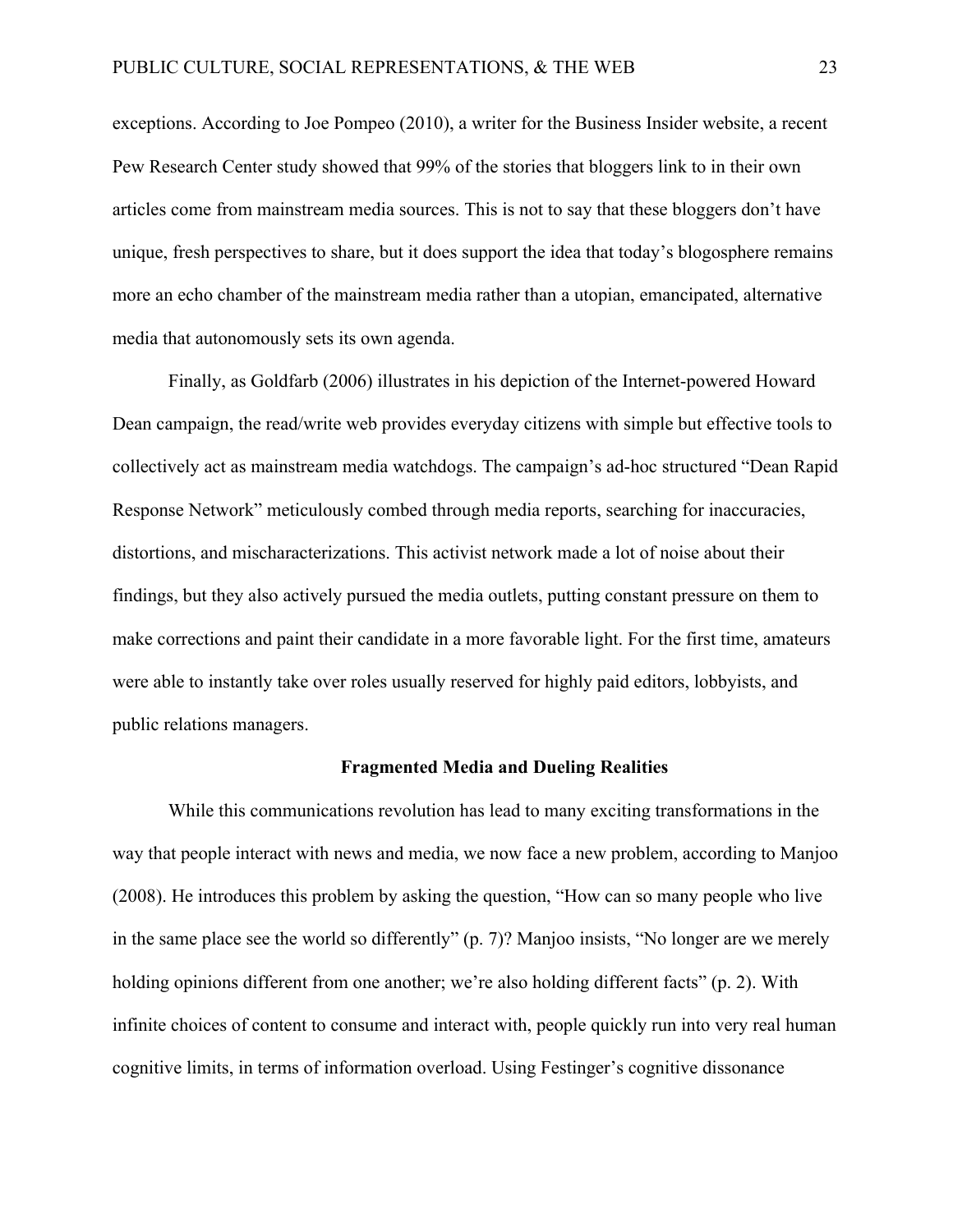research as a base, Manjoo discusses how people naturally come to rely upon selective exposure and selective perception as an adaptation response to this endless stream of content.

Manjoo sees the Internet as fragmenting the media, and thus dividing people up into isolated islands or niches. Cass Sunstein, appointed by the Obama administration to head up the Office of Information and Regulatory Affairs, shares Manjoo's concerns. Sunstein (2009) believes that web-based communications are creating "enclave extremism", encouraging people to bunker down into like-minded groups and polarizing them to the point that they are incapable of having productive conversations across groups. He warns, "To a significant extent, people are learning and passing along 'facts' from narrow niches of people, most often comprised of likeminded others," (para. 10) and that "As group polarization occurs, misconceptions and falsehoods can spread like wildfire" (para. 9). As Manjoo illustrates through his analysis of *Loose Change*, an independently produced documentary covering alternative theories about the 9/11 terrorist attacks, access to such massive amounts of raw information and fragmented viewpoints can paradoxically encourage us to "indulge our biases and preexisting beliefs" (p. 17). Sunstein concurs: "With just a few clicks, you can find dozens of Web sites to show you that you are quite right to like what you already like and to think what you already think" (para. 1).

Goldfarb (2006) addresses the fragmented versions of social reality as well, stating, "There is a concern by activists and observers alike that the Internet is balkanizing political discourse and that, as a consequence, public discourse and democratic capacity are being undermined." (p. 85). However, he defends online interactions with partisan activist groups and websites, claiming that these "enclaves" (as Sunstein refers to them) are not meant to replicate the general public sphere. Rather, these like-minded groups offer an opportunity for the "politics of small things" to occur, as participants develop interpersonal trust, familiarity, situational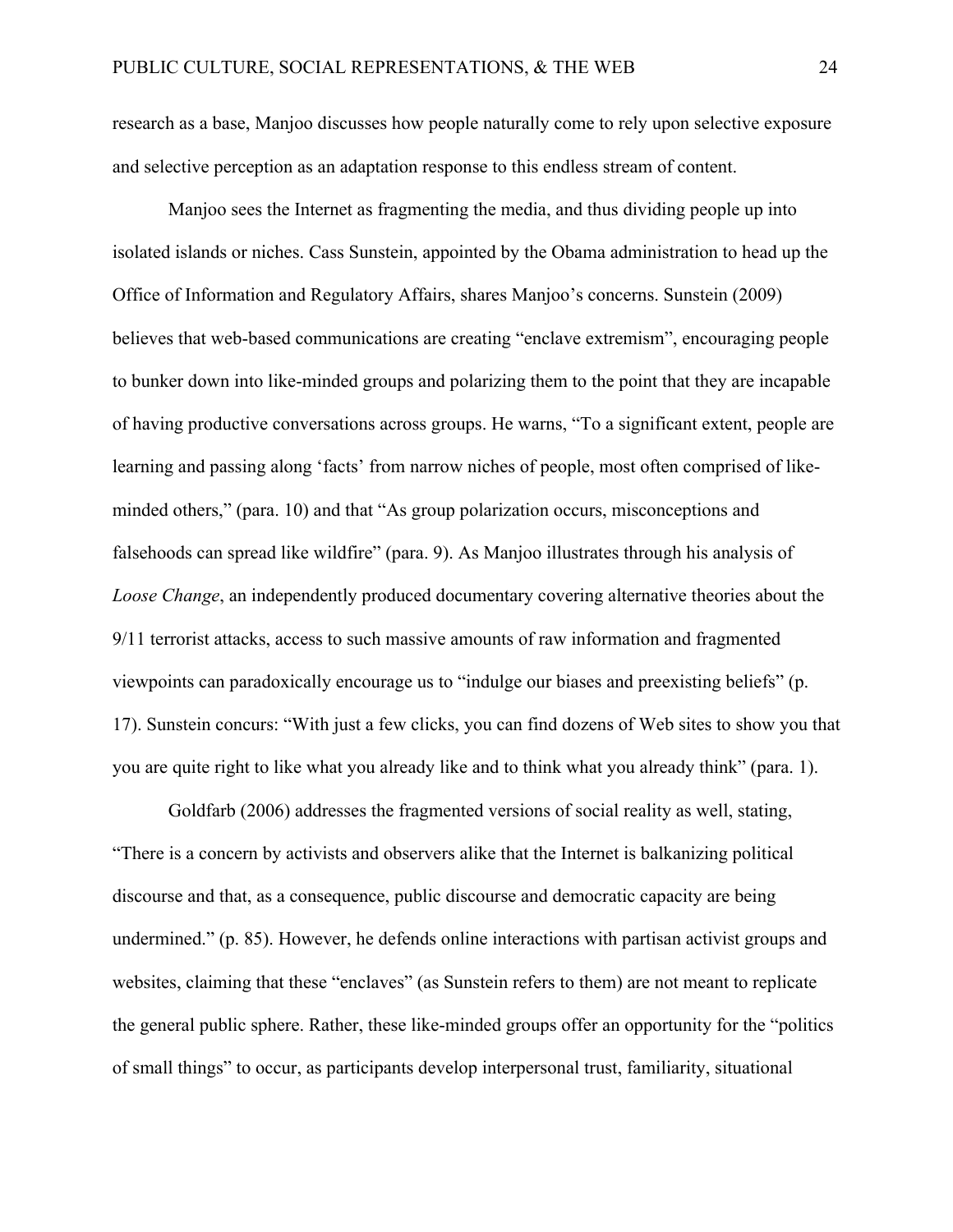relevance, and shared social representations. This allows them to reach the top of Shirky's (2009) social "ladder" and engage in organized, purposeful collective action.

### **Privacy is so Passé**

The read/write web, with its many-to-many communication capabilities, also presents a new challenge because it often blurs the lines between private and public space, boundaries that would be more obvious in a physical setting or with more traditional communication tools. Shirky (2009) recognizes that, "Most user-generated content is created as communications in small groups, but since we're so unused to communications media and broadcast media being mixed together, we think that everyone is now broadcasting" (p. 87). The reality is that much of the content we come across on Facebook, blogs, forums, etc. is really written for a personal audience, which in effect can make the rest of us feel confused or voyeuristic if we happen to stumble across this content through a web search. Of course, in the physical world, one might accidentally overhear a conversation between two strangers in an adjacent room, but web-based conversations are quite different because they leave a persistent record of the interaction that can be re-traced, word-for-word, even years and decades later.

For some social groups and societies, the distinction between public and private life is much more critical. It certainly was for the Polish in Goldfarb's accounts (2006). Although, they often participated in disguised, public activities within technically private spaces, these Polish citizens were always hyperaware of what environments and contexts were mutually considered private and thus safe from Soviet Party authorities. In fact, under the shadow of such oppression, they found it necessary to consistently engage in various introductory social rituals (e.g. upon entry into the unofficial bookstore) to verify interpersonal trust and confirm that the business transactions, conversations, and other activities that occur are never revealed outside of those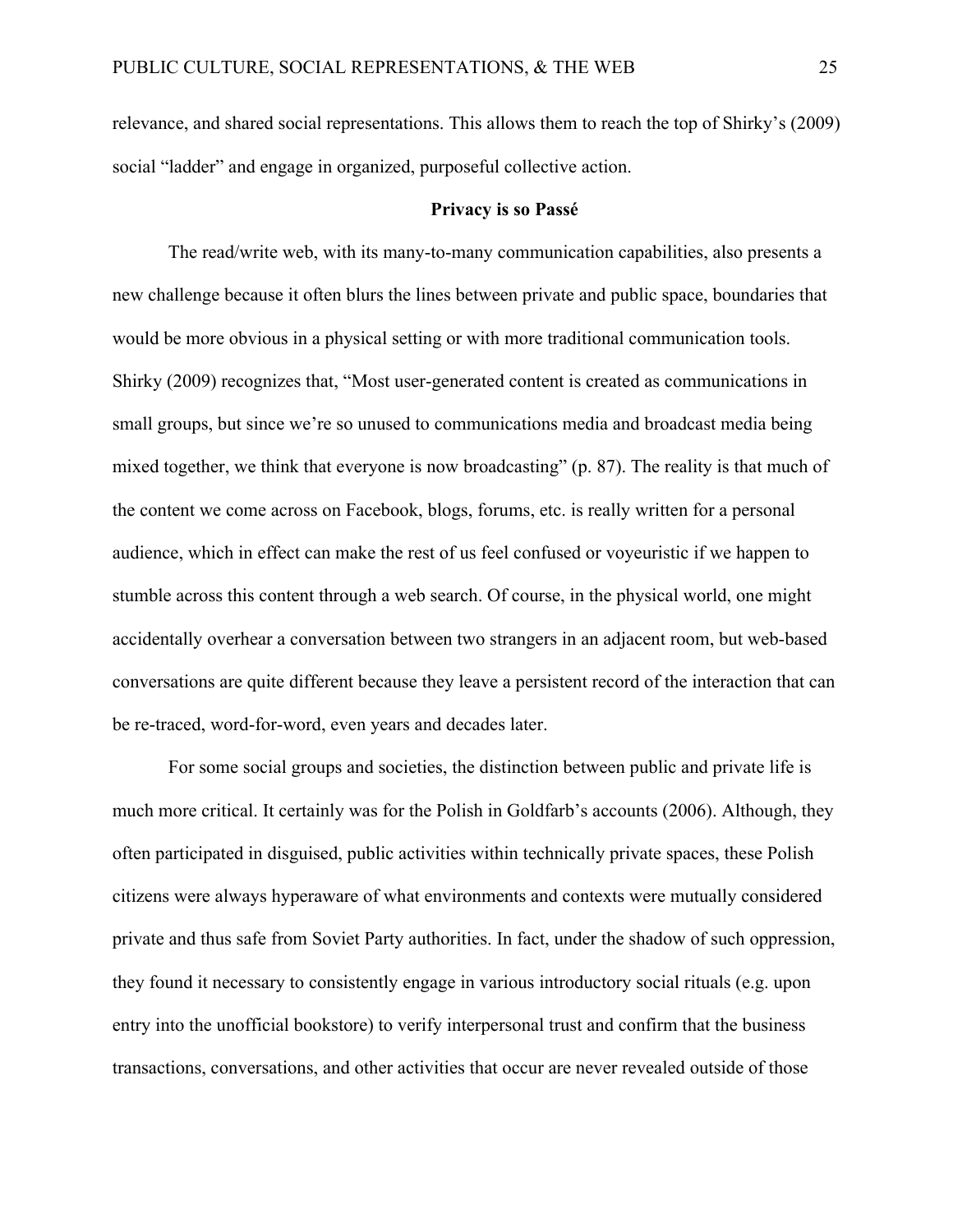walls.

On the Internet, groups can conceal conversations behind a password-protected firewall, but this may not guarantee a private space within a system inherently built for open, globalized communication, where detailed records of conversation can be broadcast within milliseconds across the entire network. There is a good reason that militaries communicate primarily within physically separate, closed networks and many politicians are wary about using email or texts to conduct business. Facebook founder, Mark Zuckerberg, generated quite a bit of outrage when he made comments insinuating that privacy was no longer a "social norm" (Kirkpatrick, 2010). Because the Internet globally connects all of us, this controversy over privacy may ultimately require the construction of what Moscovici (1988) refers to as a "polemical" social representation. At some point, people around the world will need to come to some level of universal consensus over the definition of private vs. public space on the Internet. This is not a trivial issue when spanning across such diverse and disparate public cultures in which age, race, nationality, and historical politics all potentially are a factor.

#### **Social Capitalism: An Investment in Trust**

This discussion regarding social networking and privacy brings us to perhaps the most important issue surrounding the read/write web and public culture. Shirky (2009) and Manjoo (2008) both offer very different visions in regards to the Internet's effects on public culture. Shirky (2009) primarily focuses on how people self-publish within the read/write web and how these published pieces transform into social objects when they attract like-minded people in ways that engender effective ad hoc collaborations or perhaps even sustained collective action. Manjoo looks at the Internet more as an extension of an increasingly fragmented media and society in which reality has split into opposing islands of truth. People choose to reside in one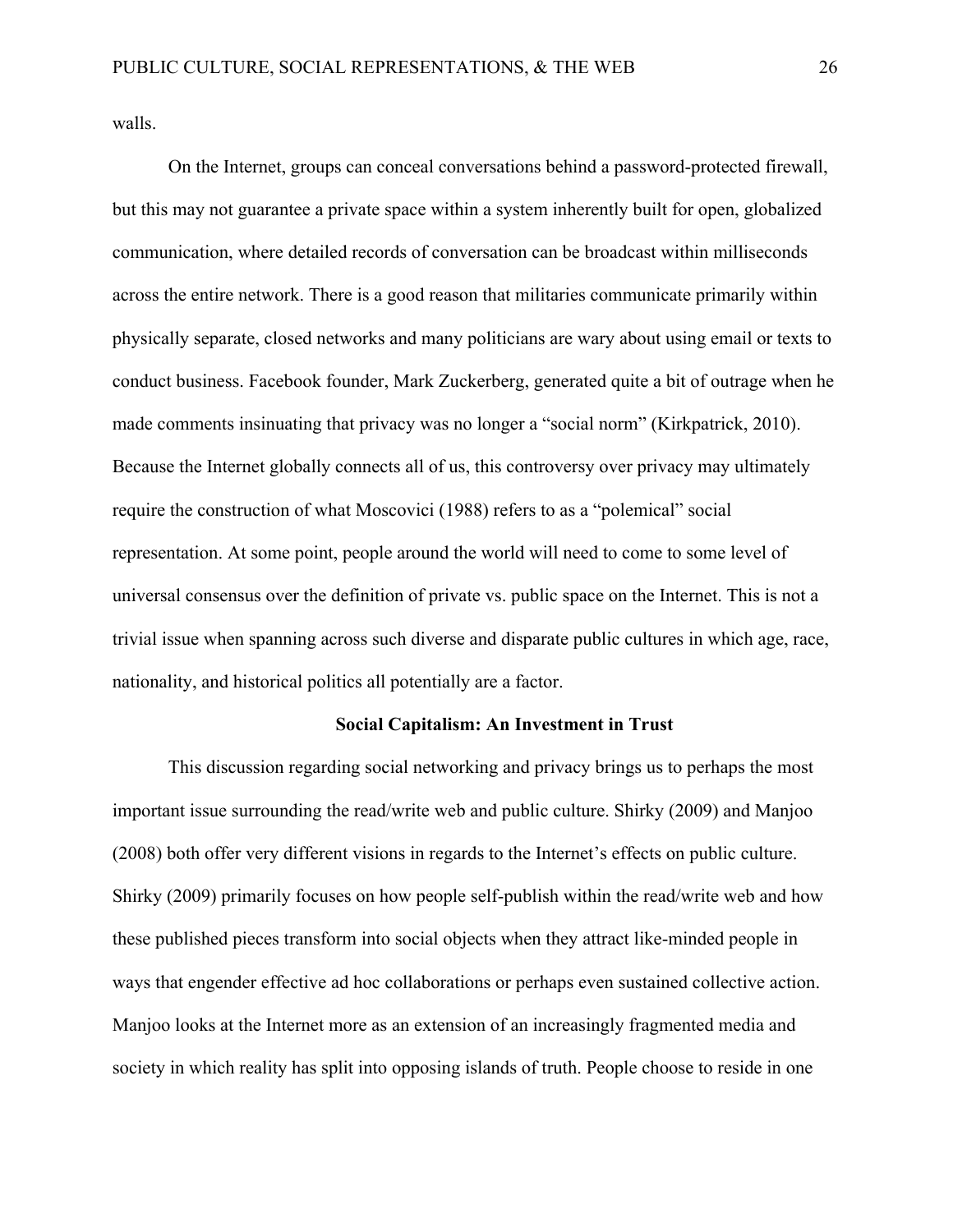reality or another, based on their pre-existing beliefs and affiliations. The truth they subscribe to merely polarizes these individuals more and as their viewpoint is justified through selective exposure or perception, this worldview becomes cemented and increasingly extreme. Despite their different perspectives, both these technologists eventually come around to reach the same conclusion. A healthy, successful society is dependent on trust and social capital. In fact, when discussing these virtues, both authors point to research from the same Harvard sociologist: Robert Putnam.

According to Shirky (2009), Putnam explores how local communities have gradually become weaker in America and this significantly decreases the amount of social capital that such communities (and the nation as a whole) are able to generate. Also citing Putnam, Manjoo (2008) explains that communities are failing because Americans are essentially staying home and watching television rather than going out and physically interacting with each other. Consequently, participation in sports leagues, community associations, and even religious-based social groups has dramatically declined over the past 50 years in this country.

The levels of social capital in a community can have very tangible consequences, from the health of individuals to crime rate to economic metrics such as earning potential and business growth. Social capital can most simply be understood as "habits of cooperation" (Shirky, 2009, p. 192). It essentially means, "paying it forward," to quote a popular expression, or as sociologists call it, "generalized reciprocity." The philosophy states that if one person in a community does something helpful for another person, that person will adopt this cooperative behavior by doing something helpful for a third person sometime in the future (Shirky, 2009). As these positive actions continue to propagate, a culture of reciprocity emerges within the public culture and becomes a collectively recognized social representation of how people should act in a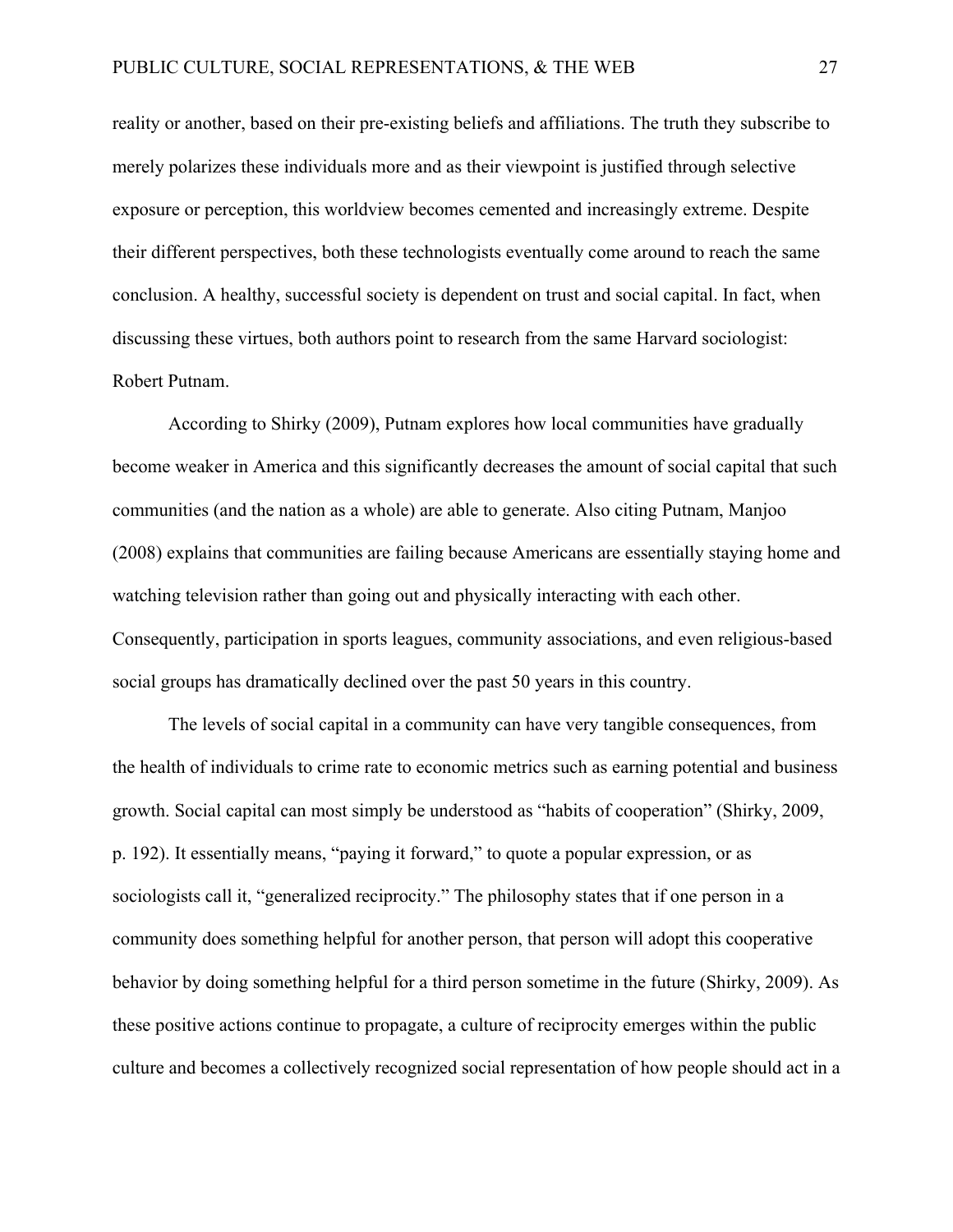community or society.

Social capital and trust are mutually dependent on each other. In other words, one struggles to exist without the other. Manjoo (2008) makes a distinction between "generalized" and "particularized" trust and analogously likens them to good and bad cholesterol. Generalized trust is what feeds social capital whereas particularized trust only thrives within a tight-knit group, such as a small town or perhaps a mafia gang. Particularized trust cannot engender social capital because it involves a great distrust of outsiders and an "us vs. them" mentality. Particularized trust is enacted each time someone chooses one enclave or island of truth over another.

With his concept, "the politics of small things," Goldfarb's philosophy is much more inline with Shirky than with Manjoo. For Goldfarb, the social objects that bring people together are banned books in a totalitarian Polish society or a fresh, new presidential candidate, running on an anti-war platform. These are the nucleuses of an active, vibrant community and they are what spur collective action. Goldfarb would likely classify Manjoo (and Sunstein), however, in the same camp as Michel Foucault, who neutrally believes that there are only alternative powers and alternative truths. Power and truth often go hand-in-hand in that the truth is based on knowledge controlled by those who are in power. It is also interesting to point out that Goldfarb actually supports the idea of particularized trust when it fuels like-minded people to come together and cooperatively engage in the "the politics of small things."

## **Deliberative Dialogue to the Rescue?**

Obviously, the weakening sense of community, waning generalized trust, and social capital deficit in the United States make the possibility of deliberative democracy within a thriving public culture seem very bleak. Therefore, it is important for us to look at how this trend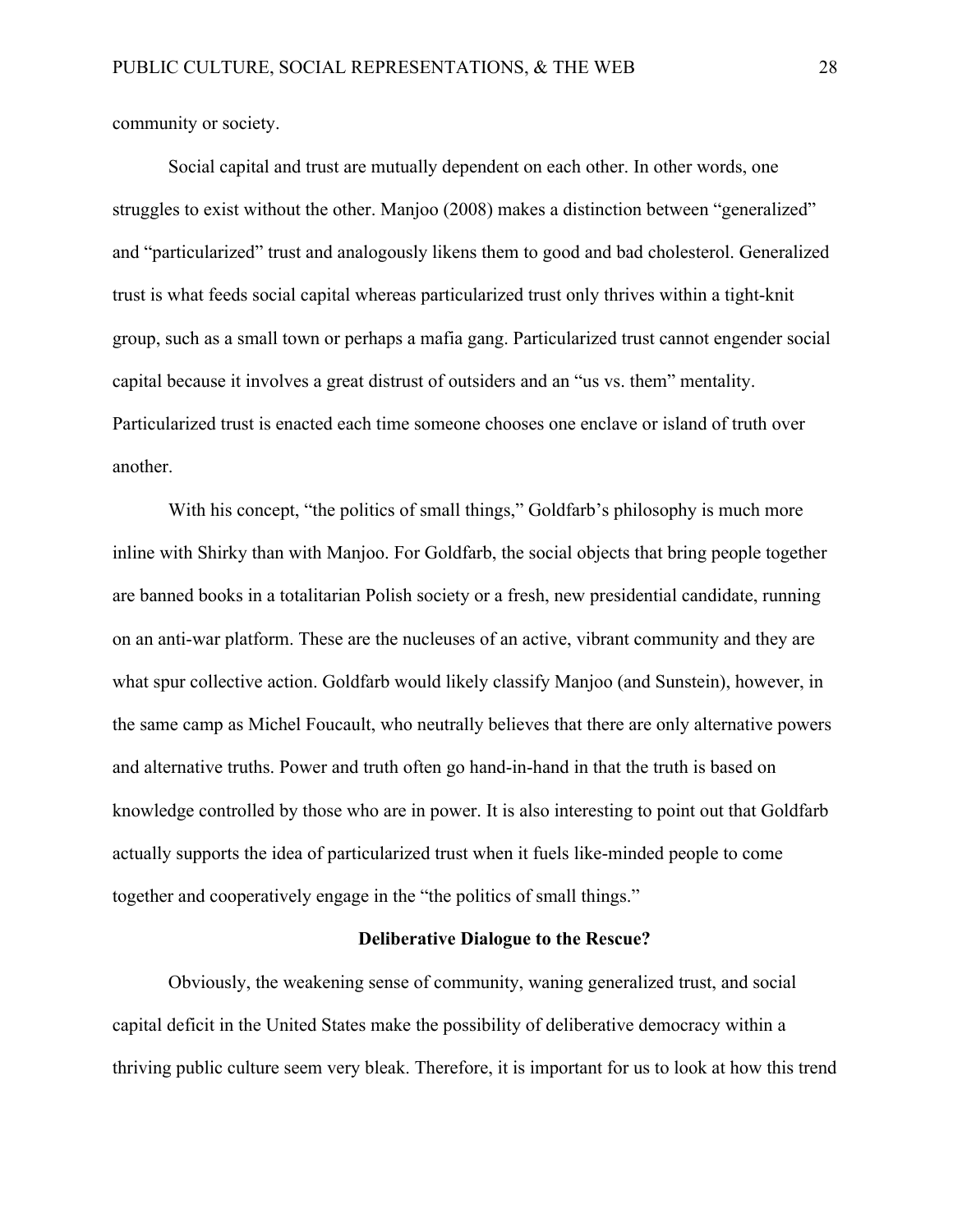can be reversed, as well as what kind of environment or atmosphere would be most likely to engender these desired virtues of political empowerment and civic engagement. According to Witschge (2004):

The advocates of deliberation and a vivid public sphere can be roughly divided into two camps. On the one hand there are the scholars who stress deliberative democracy's ability to resolve conflicts and make public policy choices, and on the other the ones that stress the ability to build community and citizenship. (p.113)

Instead of just choosing one of these camps, McCoy & Scully (2002) decided to take an assimilative approach to this problem by combining community organizing with both trustbuilding dialogue and democratic deliberation. The dialogue component involves the establishment of bonds, empathy, and honesty in communication, whereas deliberation encourages critical thinking and rational debate, with the goal of collectively making public policy decisions. Based on this philosophy, they developed a model in which "small, diverse groups— study circles—meet simultaneously all across a community to address an issue of common concern" (p. 119). In addition, they recommended that these smaller groups occasionally hold a single, community-level meeting in order to position the study circle conversations in a larger context, as well as help the citizen participants identify potential connections between the separate conversations going on in each small circle.

## **Diversifying and Building Bridges**

McCoy & Scully (2002) strongly emphasize diversity when organizing people into these civic-minded study circles:

For us, the most compelling vision of an ideal democracy is one in which there are ongoing, structured opportunities for everyone to meet as citizens, across different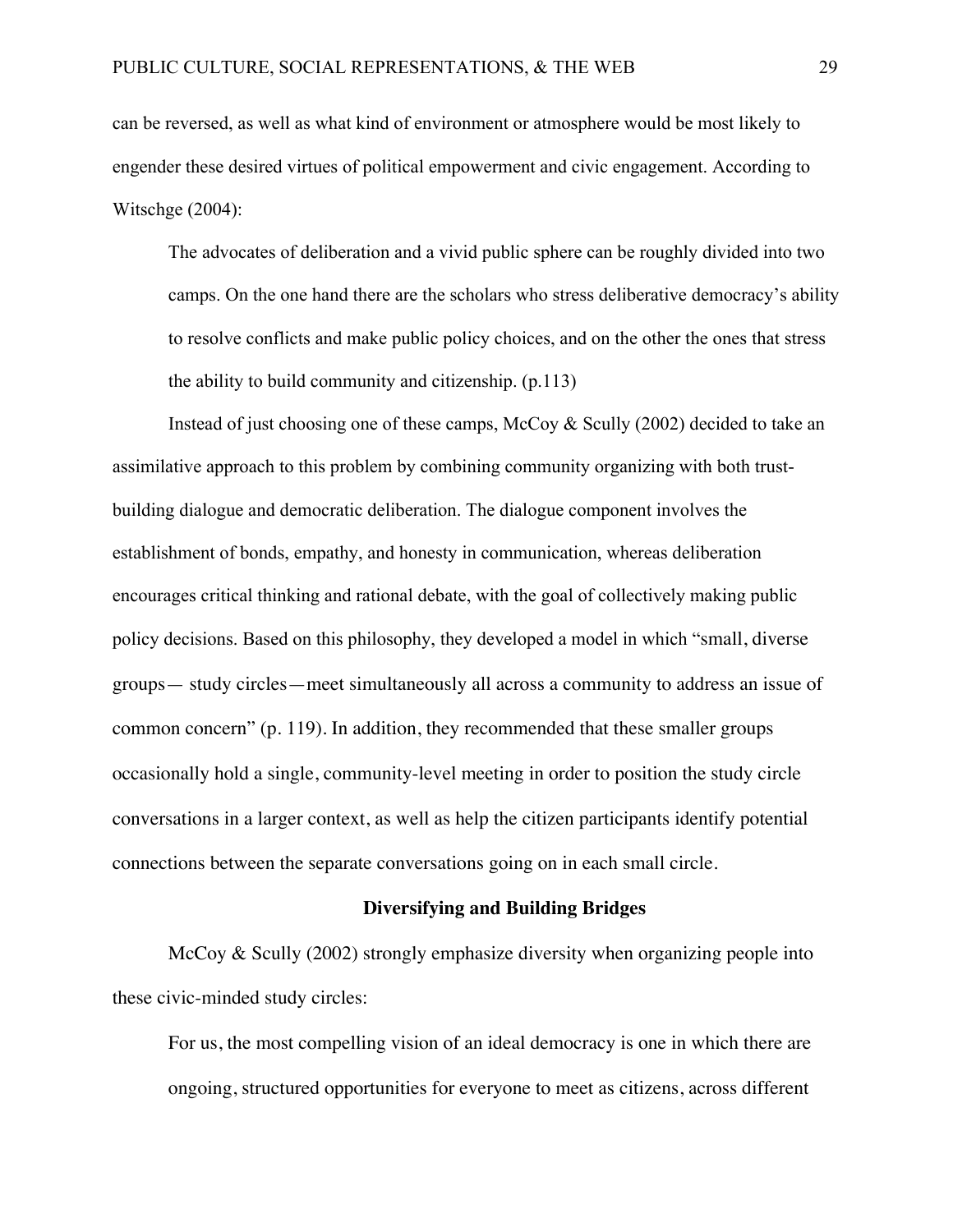backgrounds and affiliations, and not just as members of a group with similar interests and ideas. (p. 119)

This philosophy directly addresses Manjoo's (2008) and Sunstein's (2010) concerns about fragmentation of truth and the tendency for people to form intellectually homogenous enclaves. However, such focus on diversity contrasts with Goldfarb's concept of the politics of small things (2006). As I alluded to earlier, Goldfarb believes "speaking to the converted" is sometimes valuable and perhaps necessary to "develop a shared definition of the situation" and "engage in a common course of action" (p. 85). In defining these social niches, Manjoo and Sunstein simply see alternative, polarized versions of reality, whereas Goldfarb and Shirky see opportunities for collective action, especially within a virtual environment.

As Manjoo (2008) showed through Festinger's cognitive dissonance research, people naturally gravitate toward other like-minded individuals. While perhaps theoretically optimal for deliberation, the diversity requirements within McCoy & Scully's  $(2002)$  "deliberative dialogue" model may not be realistic unless these diverse groupings can somehow be achieved through an intervening, contrived community organization effort. On the other hand, if trust can be achieved through open and honest dialogue, as McCoy & Scully advocate, than perhaps particularized trust can later be converted into generalized trust. As social capital is generated through bonding and empathy within smaller groups, these behaviors may become contagious and spread outward into the greater community at large.

If we look at this dilemma through the lens of Moscovici's (1988) SR Theory, we are reminded that fragmented social realities cannot remain permanently divided forever. At some level, all these enclaves will face broader crises and public policy dilemmas that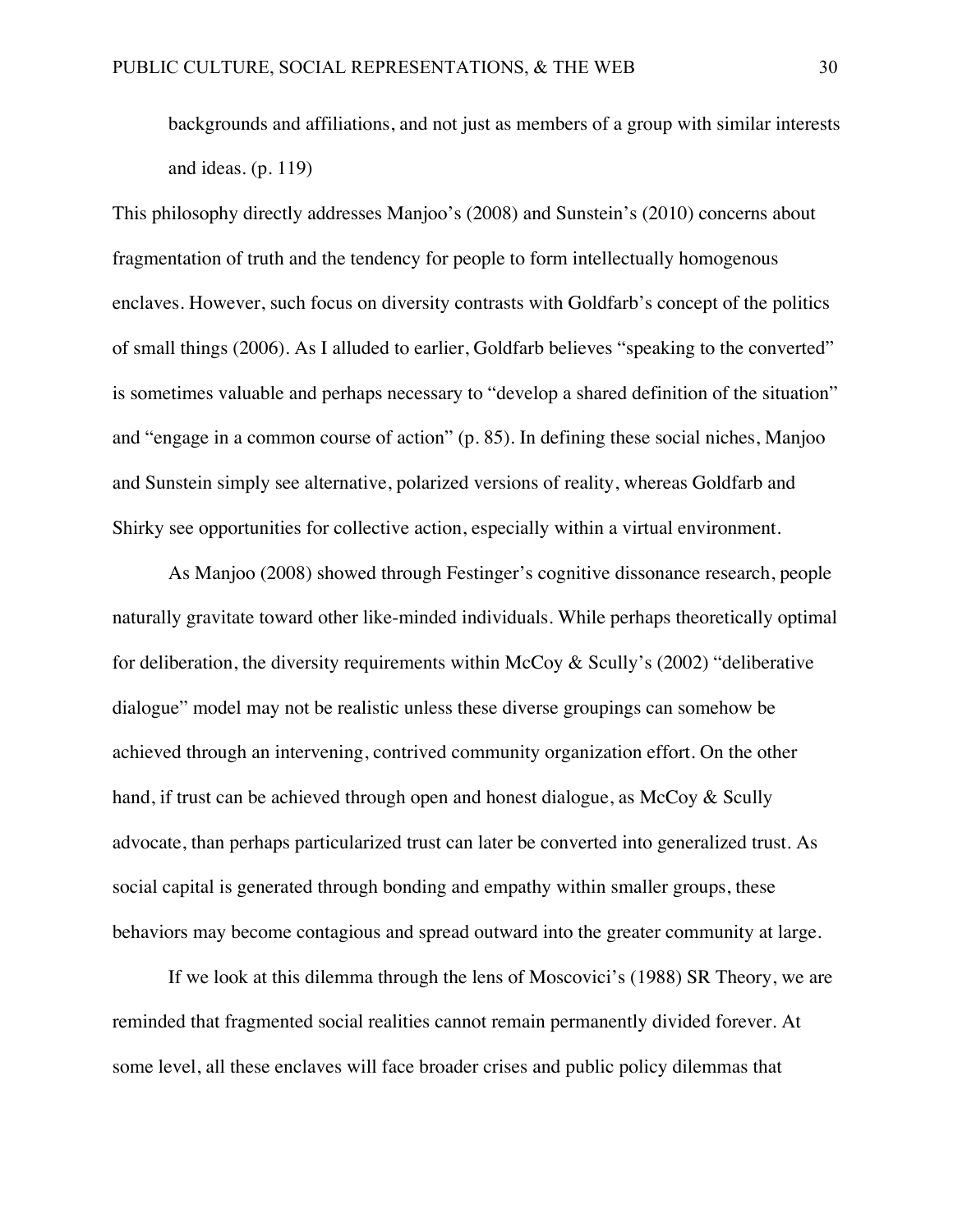commonly affect individuals across many isolated niches within a larger community. If each small, action-oriented group is considered a minority influence on the majority community as a whole, then gradually this majority must morph to assimilate these various minority influences in order to alleviate the tensions that these unfamiliar representations and definitions have caused. Modified or new polemical social representations must be constructed in order to restore a negotiated, collective understanding. In other words, Moscovici is much more forgiving and comfortable with these opposing social realities as long as they exist within a public sphere that is trusting and interactive enough to commit to broader dialogue when it truly matters. Of course, this requires greater social capital and community and less reliance on mainstream media. Otherwise, hegemonic social representations may continue to dominate the majority's worldview.

Shirky (2009) uses the Dean campaign to contextually explain the difference between "bonding capital" and "bridging capital" within and between what he refers to as "Small World networks" (p. 223-225). He explains that the Dean campaign was very good at generating bonding capital, but failed at creating enough bridging capital to tip the results of the election at the polls. He exclaims, "The Dean campaign had accidentally created a movement for a passionate few rather than a vote-getting operation" (p. 224). According to Shirky, the increase of bridging capital between isolated clusters within a larger social network may be most affected by what Gladwell (2000) calls "Connectors." Connectors are unique individuals who have inexplicably large numbers of people within their own personal social networks and have an innate skill for bringing disparate people from all walks of life together. Therefore, it is these extraordinary individuals who developers of social networking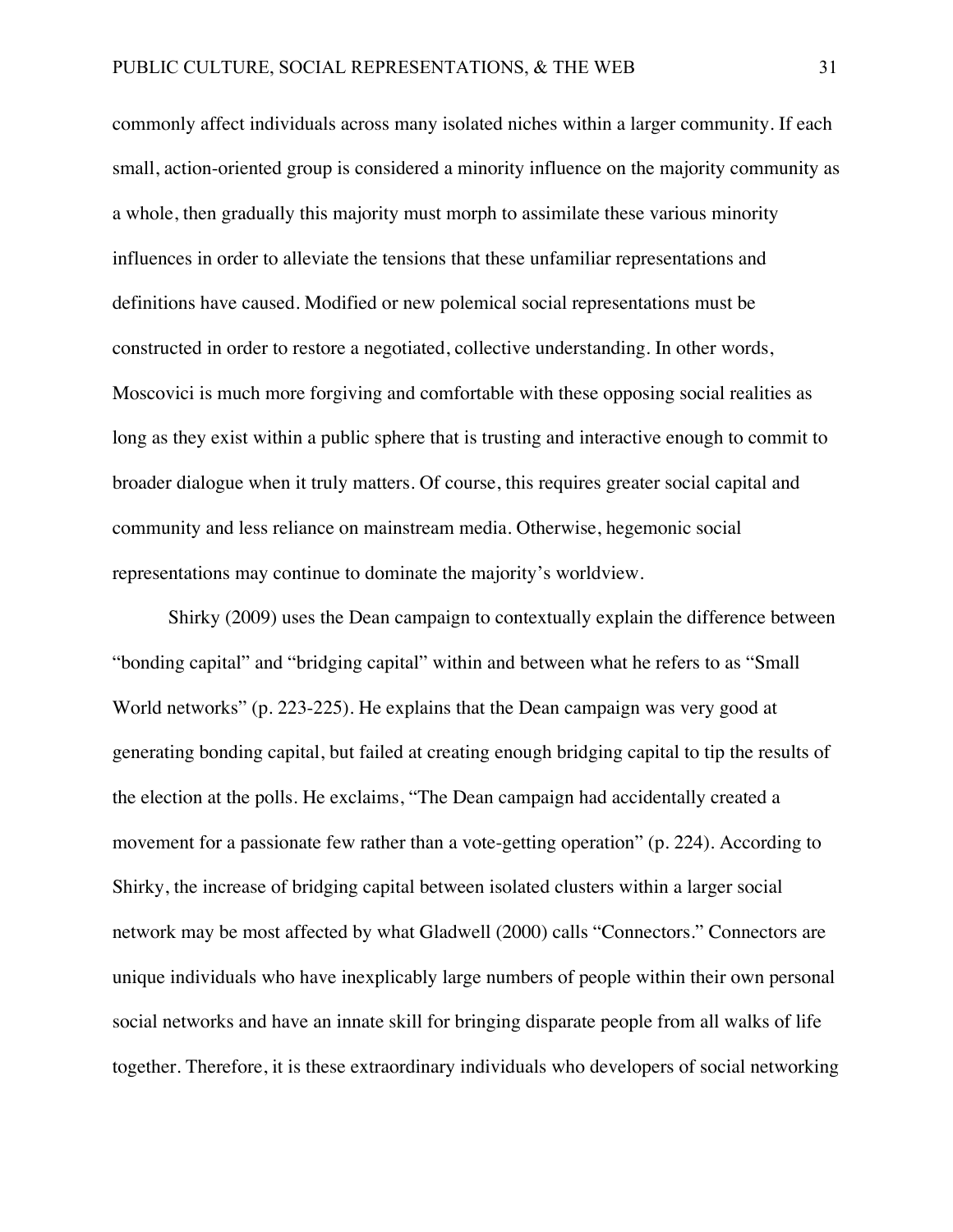tools should most energetically target and support in order to bridge polarized or specialized clusters and engage them in inter-cluster, heterogeneous dialogue (Shirky, 2009).

Chomsky (1988), Manjoo (2008), and others often paint elites and average citizens as incompatible, opposing forces. In the same vein, it is easy to cynically make overgeneralizations about the competitive relationship between mainstream media and usergenerated content such as blogs. Unfortunately, vilifying elites or mainstream media and assuming that a contentious relationship is inevitable could be a fatal mistake if the goal is to ultimately increase trust and social capital.

McCoy & Scully (2002) state, "If the process does not include a way to establish trust and mutuality between citizens and government, it will fall short of helping them work together more effectively" (p. 126). They recommend that citizens create a process that engenders horizontal rather than vertical conversations between citizens and elites. "The process should bring 'us' and 'them' together in the conversation, so that the conversation is about 'all of us' making a difference in the community" (p. 126). If the public is able to partner with politicians and discover common ground, not only will trust increase, but it will give people an opportunity to politically help elected officials reframe policy debates in a more relevant and productive manner.

Likewise, citizens should encourage the mass media to dig deeper on stories by offering additional perspectives and relating their own personal experiences to broader issues that are being covered. This might enable mainstream journalists and citizens to mutually construct richer social representations that move beyond caricatures and stereotypes. With the undeniable influence that the mainstream media has on public culture, this may be the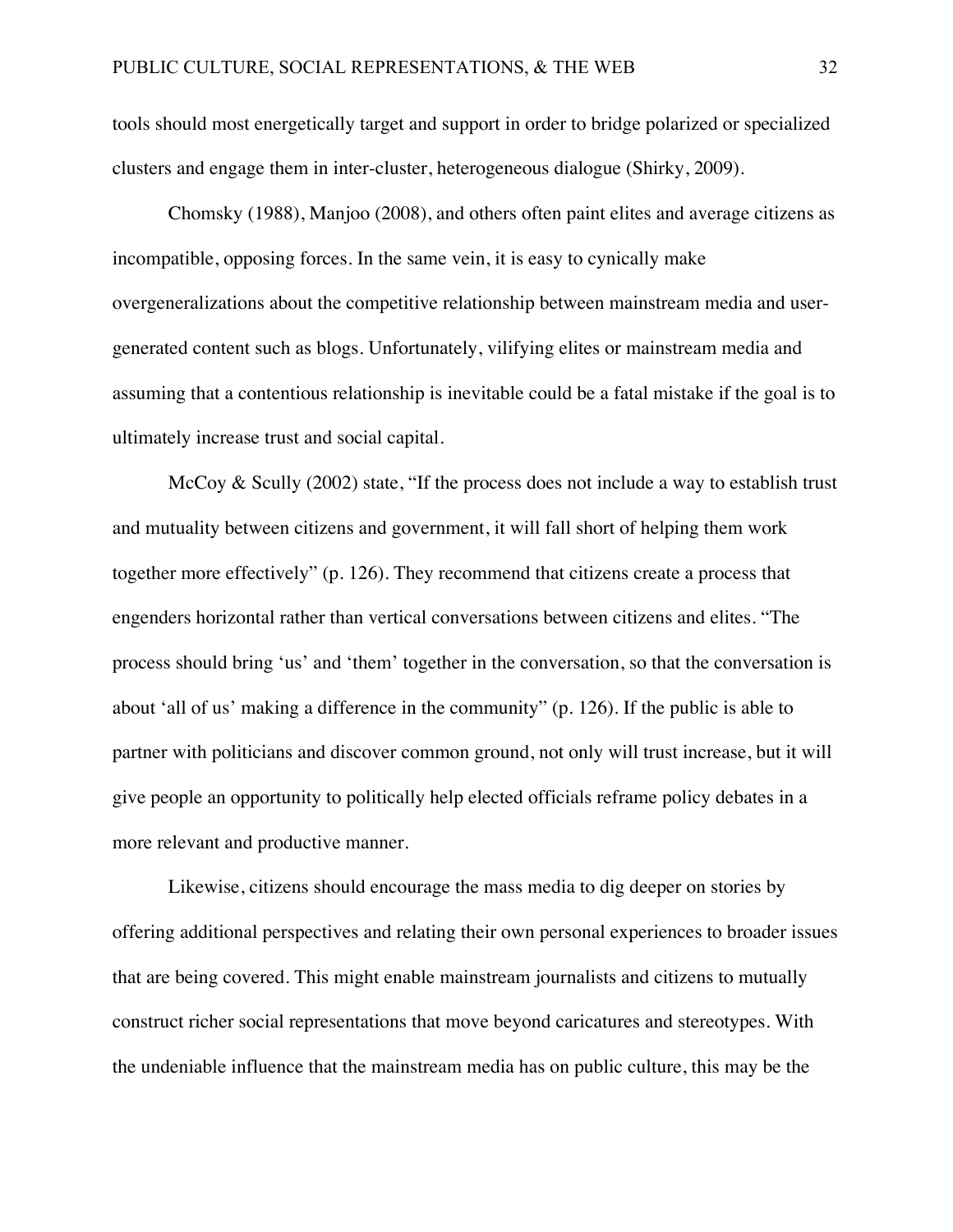most effective way for a society as a whole to establish bridging capital and begin to defragment dueling realities. Elites often control the media through hegemonic means to establish a superficial majority consensus. However, citizens have great power in numbers and the read/write web considerably amplifies the power of minority influences, allowing them to more easily disrupt these hegemonic social representations and redefine them in order to improve society for all who participate.

#### **Taking it Personally**

McCoy & Scully (2002) place a high importance on personal relevance in democratic deliberation. The more that people can link their own personal experiences to communitywide issues or public policies during the open dialogue stage, the more engaged and invested they may be once it comes time to deliberate. Moreover, putting issues and polices into a personal context is one of the best ways for people to understand and make sense of them. This can help combat the intimidation, avoidance, confusion, and apathy that often surround in-depth political discussion in America. Additionally, personal relevance gives people the opportunity to reframe an issue on their own terms which empowers them to seize back control of the public agenda from the mainstream media (McCoy & Scully, 2002; Witschge, 2004). Finally, from an SR Theory standpoint, personal relevance helps people more effectively communicate their own individual perceptions of a situational reality. This can benefit the community through the introduction of fresh ideas and innovations, thus leading to new, more insightful social representations.

## **Redefining the Role of Experts in the Media**

Along the same lines, objective information and facts are obviously important to help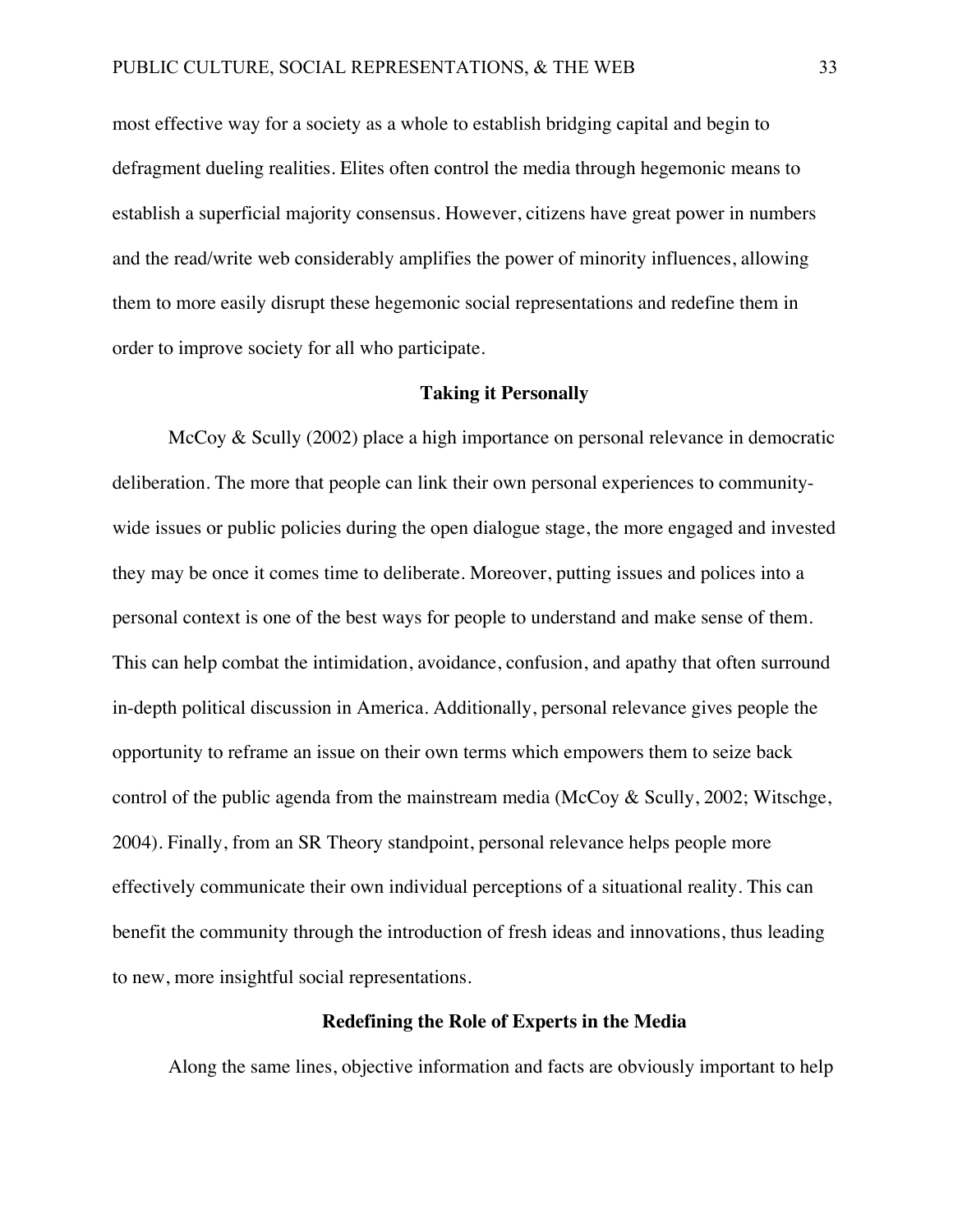groups better understand a situation and make smart decisions, but McCoy & Scully (2002) warn that individuals can easily become overwhelmed by too many facts. They suggest introducing just enough background information to give participants a baseline level of knowledge to work from, but not so much as to induce intimidation and encourage selective exposure or perception. This is the trouble with Americans' overreliance on expert opinions in media (Manjoo, 2008). In stark contrast to Lippman's (1920) philosophy, specialized experts ideally should act more as educators or facilitators as opposed to elite opinionmakers. This, some argue, is a more appropriate role for experts within a participatory democracy.

In the mid-90s, the Public Journalism Movement attempted to do this very thing. Goldfarb (2006) discusses how journalists and various academics decided to play a more active role in various communities around the United States by not just reporting news but also analyzing it in a way that might lead to public enlightenment. Rather than simply present citizens with a small set of pre-packaged alternatives to choose from, as experts in media often do today, they tried to partner with the general public. The overall objective was to engage people, encouraging them to participate in dialogue, take action, and deliberate over various political issues. Not only did these public journalists take on a community-organizing role, but they also polled citizens to help them set their own agenda and they provided context to catalyze legitimate discussion and deliberation. The journalists, however, stopped short of providing their own strong opinions on issues, leaving that for the people to ultimately figure out for themselves. In many ways, this movement was very similar to McCoy & Scully's (2002) "deliberative dialogue" efforts. It would certainly be valuable to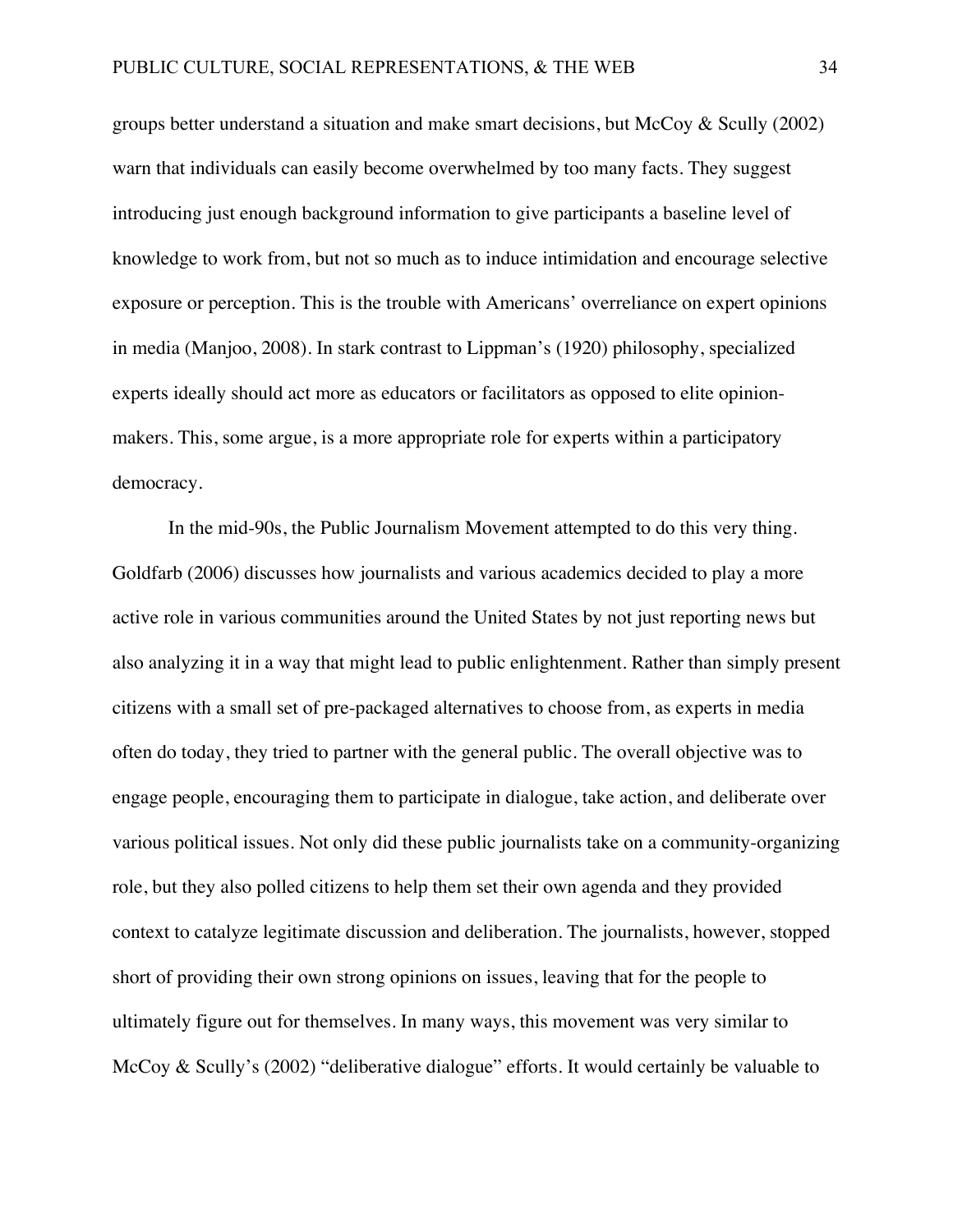research how today's read/write web technologies might help such a public journalism movement engage the public.

### **Conclusion**

In this paper, I have attempted to show how the Internet, and the read/write web in particular, can be both valuable and problematic when integrated into the social ecosystem alongside mainstream media and offline interaction. As new communication technologies continue to evolve, it is important to understand how they can be most effectively used to combat hegemonic media forces, while at the same time, promote democracy and civic engagement.

In 2004, Witschge researched online conversations to see if a digitized medium better supports democracy and deliberation by "reducing the aversion to difference and disagreement in political conversations" (p. 110). Her hope was that anonymity and reduced social cues could make people feel safer since it is not as easy to perceive and judge based on social status, appearance, or other biasing characteristics. Unfortunately, the results of these online deliberation experiments were mixed at best. Although anonymity and reduced social cues beneficially remove psychological obstacles for people who are otherwise more intimidated to share their personal views, this environment also encourages uncivil behavior, including flaming and aggressive attacks against those who offer dissenting views within a homogenous group. Witschge (2004) concluded, "We would have to see how the online world interacts with the offline, to see its real potential to harm or do good for democracy" (p. 119).

From Witschge's study, we learn that interacting via partially disguised identities may not be the best way to communicate online. Perhaps it is better to engage others on the web using more open strategies that create mutual trust and accountability both online and offline. Regardless, the read/write web appears to be most valuable when used as a networking tool.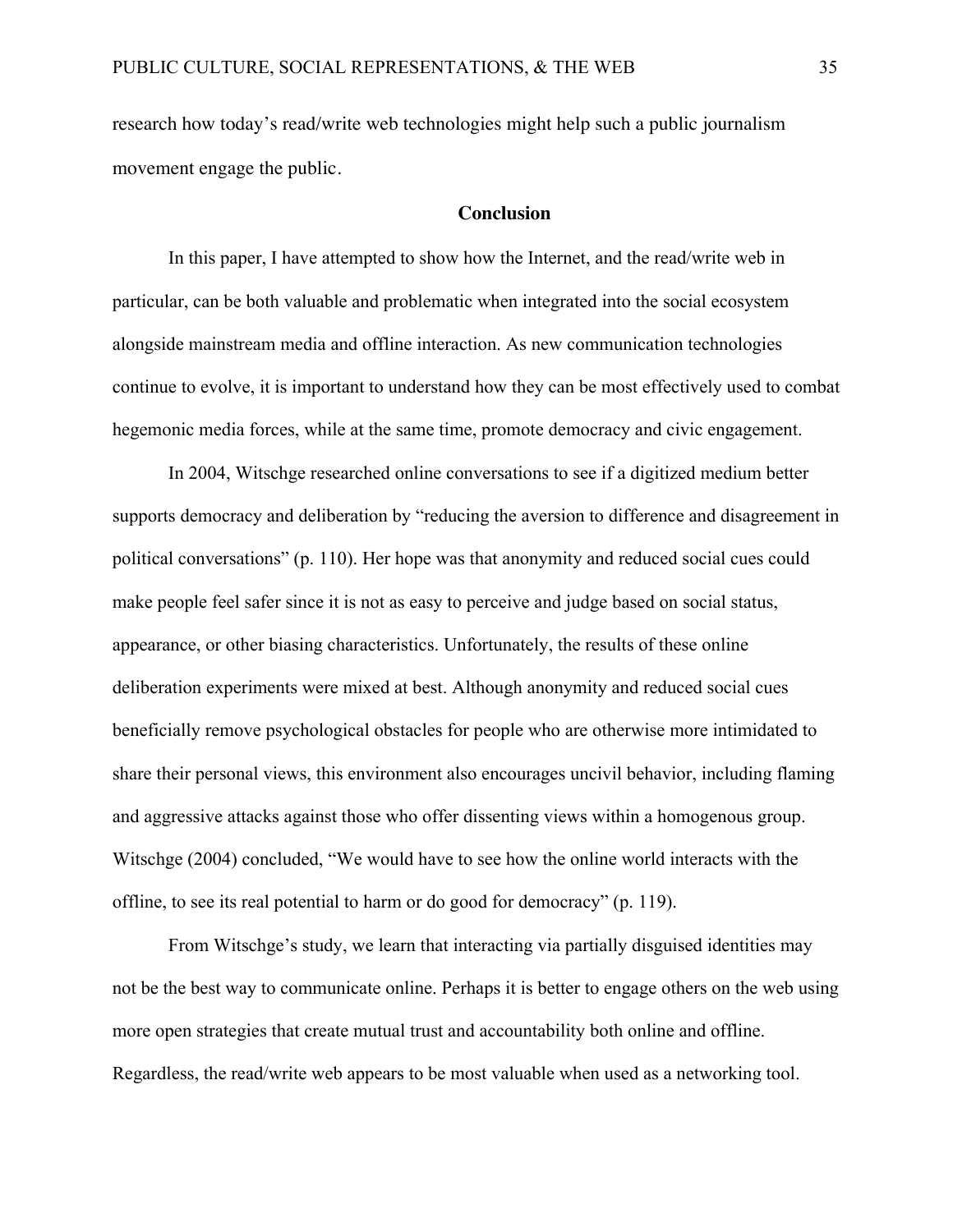Today, people are able to make connections on a grand scale that formerly was impossible before they gained many-to-many communication tools. Now, minority voices have a broader reach and people are at least exposed to alternative viewpoints outside their own private circles. Whether people choose to subscribe to an alternative viewpoint or not is somewhat irrelevant. The main point is that this peripheral exposure still makes them aware that such minority influences exist and that awareness alone could potentially alter their own individual perceptions, leading to a more rapid evolution of social representations across various communities. Moscovici (1988) recognizes that such transformations are dependent on the speed of communication and the medium in which the message resides. With the Internet as this medium, social representations become less rigid and change much more quickly. This can, of course, have destabilizing effects, but it can also lead to greater innovation and progress.

"Think globally, act locally" is a common phrase used to define an active yet informed civic life. Ironically, the Internet, in its current usage, doesn't support either very well, at least from a daily educational perspective. Fildes (2010) reports that despite the hype about the Internet opening our eyes to the world, most users only get their information from sources within a small number of wealthy countries. Furthermore, even on the most popular news sites around the world, 95% of traffic comes from domestic users. Social networks, such as Twitter, have compounded the problem by filtering information down into homogenized worldviews. Internet users are apparently not thinking globally, even if they believe they are. In terms of acting locally, avid social network users are also 30% less likely to know their neighbors (Hampton et. al, 2009, p. 12). Meanwhile, 24-hour cable news networks, designed for a national audience, naturally emphasize Washington-based politics over local politics. Consequently, Americans are caught in the middle, armed only with a superficial, fragmented understanding of abstract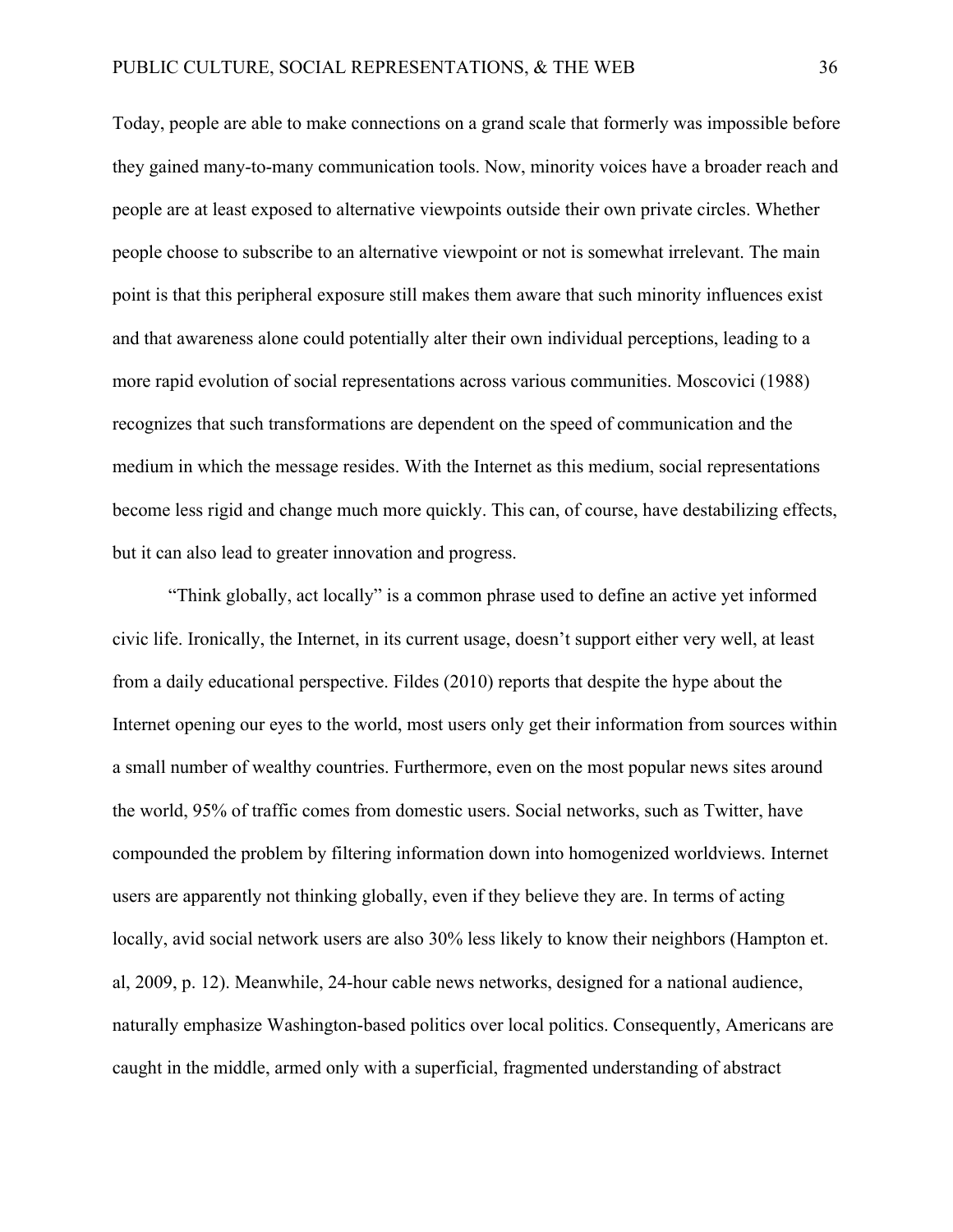national issues, but few opportunities to personally relate the issues to their own lives or place them in a greater global context. Such a diluted representation of reality can potentially produce a confusing, politically apathetic atmosphere where stereotypes and propaganda thrive. What we can conclude from all this is that diversity of information is good but it must be manageable and contextual so that it doesn't overwhelm the social ecosystem in a way that generates hostile tensions. Bias, stereotyping, and prejudice are fear-based reactions that come from the introduction of uncertainty and unfamiliarity into the environment (Moscovici, 1988).

This is perhaps the biggest reason that neither mainstream media nor the Internet can be exclusively relied upon by citizens to maintain a functional democracy. Dialogue and deliberation must also occur directly between citizens without filters in between. Logistics aside, online interaction should ideally be mixed or balanced with offline, face-to-face meetings. Shirky (2009) and Goldfarb (2006) highly tout Meetup.com for this very reason. Web-based social networking can advantageously broaden our connections but it can also suppress the fidelity of our interactions with each particular individual in this network, thereby removing opportunities for learning and growth in relationships. When people substitute meetings with friends at coffee shops for short bursts of Facebook wall post exchanges, something gets lost in the translation. What's gained in social breadth is lost in social depth, while people attempt to multi-task and communicate with too many peers all at once. As mobile web devices continue to evolve, there is no doubt we will also see new hybrid ways of integrating technology into the physical world itself (e.g. augmented reality) and this may profoundly transform social representations within the public sphere yet again. Regardless, Shirky (2009) reminds us that, "Revolution doesn't happen when society adopts new technologies----it happens when society adopts new behaviors" (p. 160). Shirky also recognizes that much of America's past success is based on generalized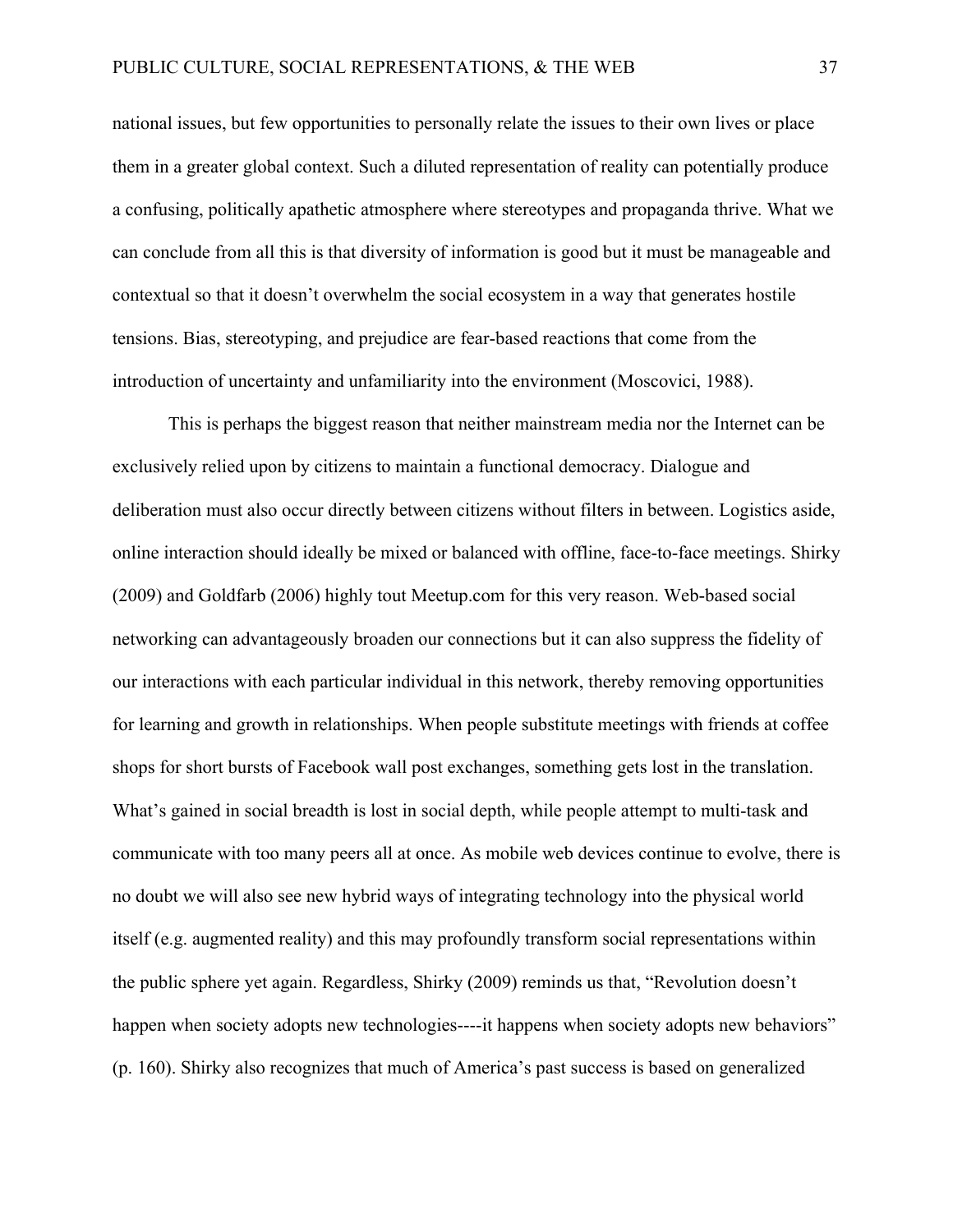trust and social capital. This implies that when Americans relearn how to technologically disengage and civically engage with fellow members of their local community, that is when the Internet revolution may really start to get exciting!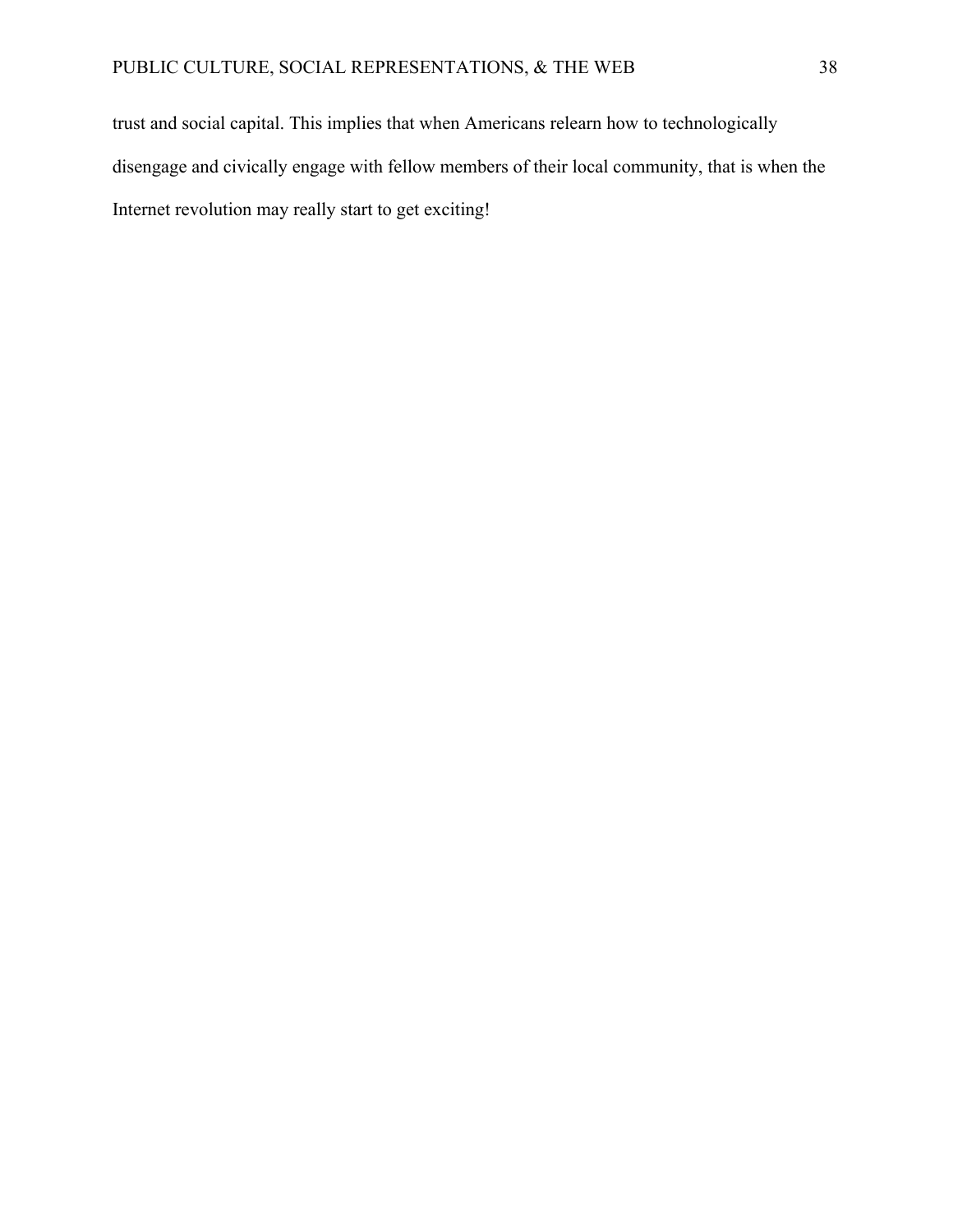### References

- Arendt, H. (1963). *On revolution*. London: Faber.
- Bartlett, F. (1920). Some experiments on the reproduction of folklore-stories. *Folk-Lore*, *31*, 30- 47.
- Chomsky, N., & Herman, E. S. (1988). *Manufacturing consent: The political economy of the mass media*. New York: Pantheon.
- Fildes, J. (2010, July 15). Internet has 'not become the great leveller'. *BBC*. Retrieved from http://www.bbc.co.uk/news/technology-10642697
- Garfinkel, H. & Sacks. H. 1970. Formal structures of practical action (pp. 337-366). *Theoretical sociology*. New York: Appleton Century Crofts. 337-366.
- Garfinkel, H. (1984). *Studies in ethnomethodology.* Cambridge, UK: Polity Press.
- Gladwell, M. (2002). *The tipping point: How little things can make a big difference*. New York: Back Bay Books.
- Goldfarb, J. C. (2006). *The politics of small things: The power of the powerless in dark times*. Chicago: University Of Chicago Press.
- Hampton, K., Sessions, L., Eun, J. H., & Raine, L. (2009). Social isolation and new technology. *Pew Internet & American Life Project* Retrieved Aug. 12, 2010, from http://pewinternet.org/Reports/2009/18--Social-Isolation-and-New-Technology.aspx
- Haskins, W. (2007, June 27). Bloggers greatest hits, volume 1. *TechNewsWorld*. Retrieved from http://www.technewsworld.com/story/58038.html?wlc=1282256017
- Jovchelovitch, S. (1995). Social representations in and of the public sphere: towards a theoretical articulation. *Journal for the Theory of Social Behaviour,* 25(1), 81-102.

Keenan, M. (2003). Pet [A Perfect Circle]. On *The Thirteenth Step* [CD]. London: Virgin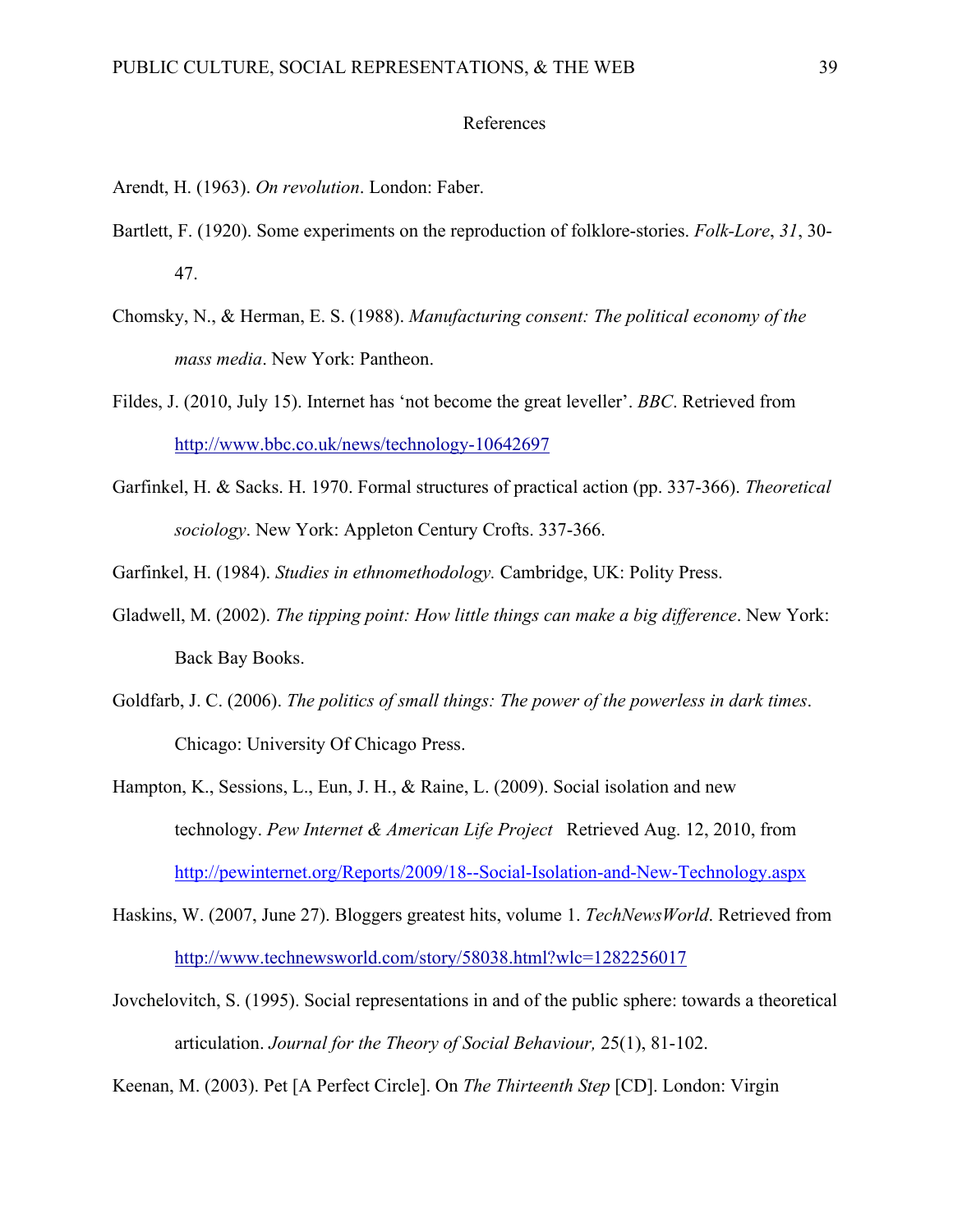Records (1963).

Kirkpartrick, M. (2010, January 9). Facebook's Zuckerberg says the age of privacy is over. *Read Write Web*. Retrieved from http://www.readwriteweb.com/archives/facebooks zuckerberg says the age of privac y is ov.php

Lippmann, W. (2010). *Public opinion*. Boston: Greenbook Publications, LLC.

Loftus, E., & Palmer, J. (1974). Reconstruction of automobile destruction: An example of the interaction between language and memory. *Journal of Verbal Learning and Verbal Behavior*, *13*, 585-589.

Mack, A. (1982). Perceiving. *Social Research*, *49*(4), 950-967.

Manjoo, F. (2008). *True enough*. Hoboken, NJ: John Wiley & Sons, Inc.

- McCombs, M., & Reynolds, A. (2002). News influence on our pictures of the world. *Media effects advances in theory and research* (2nd ed., pp. 1-18). Mahwah, New Jersey: Lawrence Erlbaum Assoc Inc.
- McCoy, M. L. & Scully, P. L. (2002). Deliberative dialogue to expand civic engagement: What kind of talk does democracy need? *National Civic Review,* 91(2), 117-135.
- Moscovici, S. (1988). Notes toward a description of social representations. *European Journal of Social Psychology*, *18*, 211-250.

Pompeo, J. (2010, May 24). 99% of stories blogs link to are published by mainstream media. *Business Insider*. Retrieved from http://www.businessinsider.com/new-medianews-trends-study

Pratkanis, A. (2000). Propaganda and deliberative persuasion. *The practice of social influence in multiple cultures* (1 ed., pp. 259-285). Mahwah, NJ: Lawrence Erlbaum Associates.